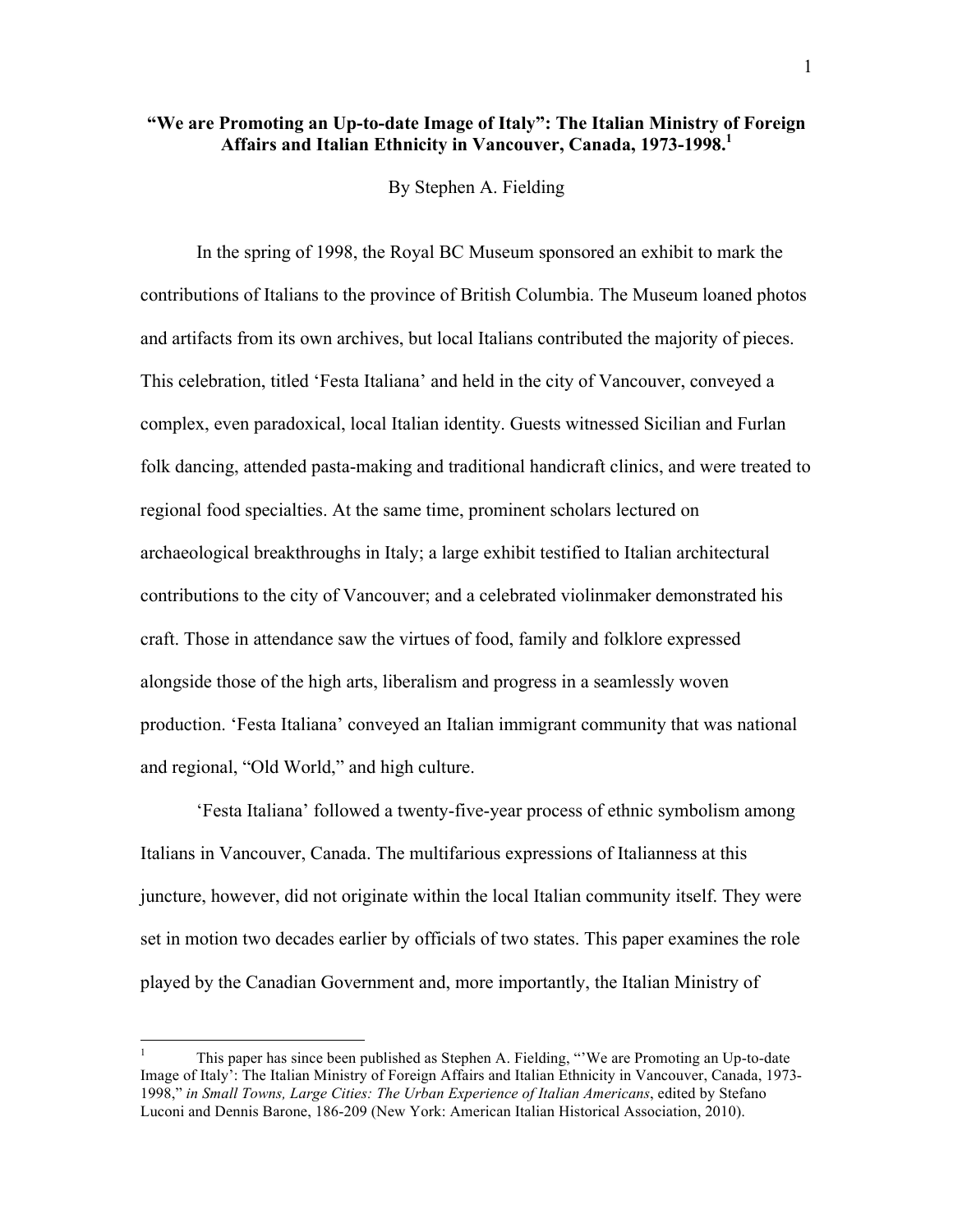Foreign Affairs, in shaping expressions of ethnicity in Vancouver. During the first half of the 1970s, the Italian Ministry of Foreign Affairs embarked upon a political project to better integrate the affairs of its citizens *nel mondo* into state objectives. In Vancouver, the Ministry altered this project to suit the city's Italian population. The Ministry, through its Western Canadian Consulate, confronted a diverse and disconnected Italian population, devoid of a single "representative" institution. In order to incorporate the Italian population of Vancouver into its project, the Ministry made the Italian state present in both material and symbolic form. It provided the financial and logistical impetus for a single pan-Italian cultural center that brought together Italians of diverse regional and generational backgrounds. At the same time, it fostered a sense of national ethnic community through a series of festive events. The festivals, like the new cultural centre, were guided by a new ethnic ethos, specifically engineered for the local Italian population and the new political climate of Canadian multiculturalism. The Ministry did not impose its own nationalist symbols and expressions on the local population *per se*. Instead, "official" Italian culture was promoted alongside pre-existing and predominantly regional and village-based "Old World" varieties. Local expressions of Italian ethnicity were recast in geographically and culturally complex terms. In the new festival ethos, Vancouver's Italians were part of a Canadian cultural mosaic, but *theirs* was also a multiculture—a federation of pan-Italian, regional and *paesani* organizations.

There now appears to be a consensus among scholars that ethnicity is an unstable category, historically contingent and non-conducive to definitive markers.<sup>2</sup> Benedict Anderson and Kathleen Neils Conzen have each made significant theoretical

<sup>&</sup>lt;sup>2</sup> The vast majority of scholars since the 1960s have abandoned the categories of race and ethnicity as concrete entities.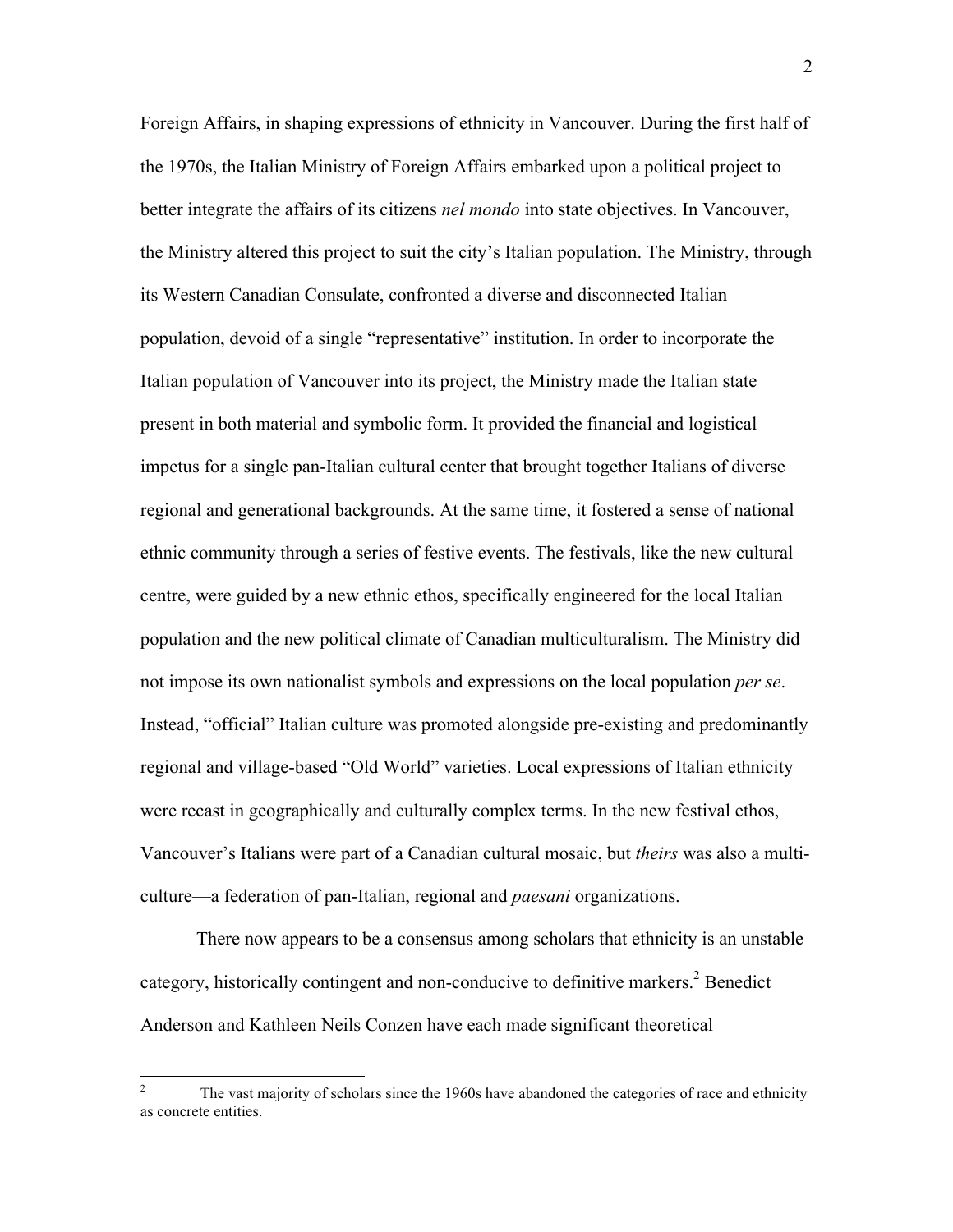contributions in this regard.<sup>3</sup> Starting with the assumption that ethnicity is never a given but rather a historical process, these and other scholars now attach great significance to the ways that ethnic groups express themselves through ritual. Cultural events, particularly festivals—here understood as *festive* events coordinated by Italian individuals or committees—have loomed large in these discourses. There are, however, multiple perspectives on what festivals can tell us about ethnicity. The more skeptical of these situate ethnic celebrations along an assimilation trajectory or challenge the "authenticity" of the expressions themselves. Richard D. Alba, for example, claims that cultural events are all that remain of ethnicity by the third generation in a modern capitalist society. <sup>4</sup> These vestiges include a few surviving traditions based on food consumption, formal events such as weddings and funerals, and most relevant to our discussion, festivals.<sup>5</sup> In this trajectory, an "Italian" only distinguishes himself from mainstream society during moments of leisure. Comparatively, Cynthia Thoroski and Audrey Kobayashi, respectively, concluded that ethnic "heightened events" are merely superficial, feel-good endeavors in which the ethnic group expresses itself in garb that is

 <sup>3</sup> Benedict Anderson, *Imagined Communities: Reflections on the Origin and Spread of Nationalism*, Revised Edition (New York: Verso, 1991); and Kathleen Neils Conzen et al., "The Invention of Ethnicity: A Perspective from the U.S.A," *Journal of American Ethnic History* 12 no. 1 (Fall, 1992): 3- 41. These authors demonstrate that ethnicity, and nationalism for that matter, are not concrete or cosmic, but are constructed to fit the present aspirations of the "group."

<sup>4</sup> Richard D. Alba bases his assessment of ethnic survival among Italian Americans on certain gauges of "assimilation" into the dominant group—namely, intermarriage with non-Italian partners, loss of fluency in Italian, and movement from traditional "Little Italy" spaces to less ethnically structured middleclass neighborhoods. See also Herbert J. Gans, "Symbolic Ethnicity: The Future of Ethnic Groups and Cultures in America," in Herbert J. Gans et al., *On the Making of Americans: Essays in Honor of David Riesman* (Philadelphia: University of Pennsylvania Press, 1979), 193-220. Richard D. Alba, "The Twilight of Ethnicity among Americans of European Ancestry: The Case of Italians," in *The Review of Italian American Studies*, eds. Frank M. Sorrentino and Jerome Krase (New York: Lexington Books, 2000), 57-8.

<sup>5</sup> Rudolph J. Vecoli's "dynamic" view of ethnicity is antithetical to that of Alba. Although he concedes that Italian Americans became "white" during the 1960s (largely in response to positioning themselves alongside whites in relation to "colored" immigrants and the black civil rights movement), he claims that they did not vanish or assimilate but maintained important markers of ethnic distinction. See Rudolph J. Vecoli, "Are Italian Americans Just White Folks?" in *The Review of Italian American Studies*, ed. Frank M. Sorrentino and Jerome Krase (Boulder, CO: Lexington Books, 2000), 78.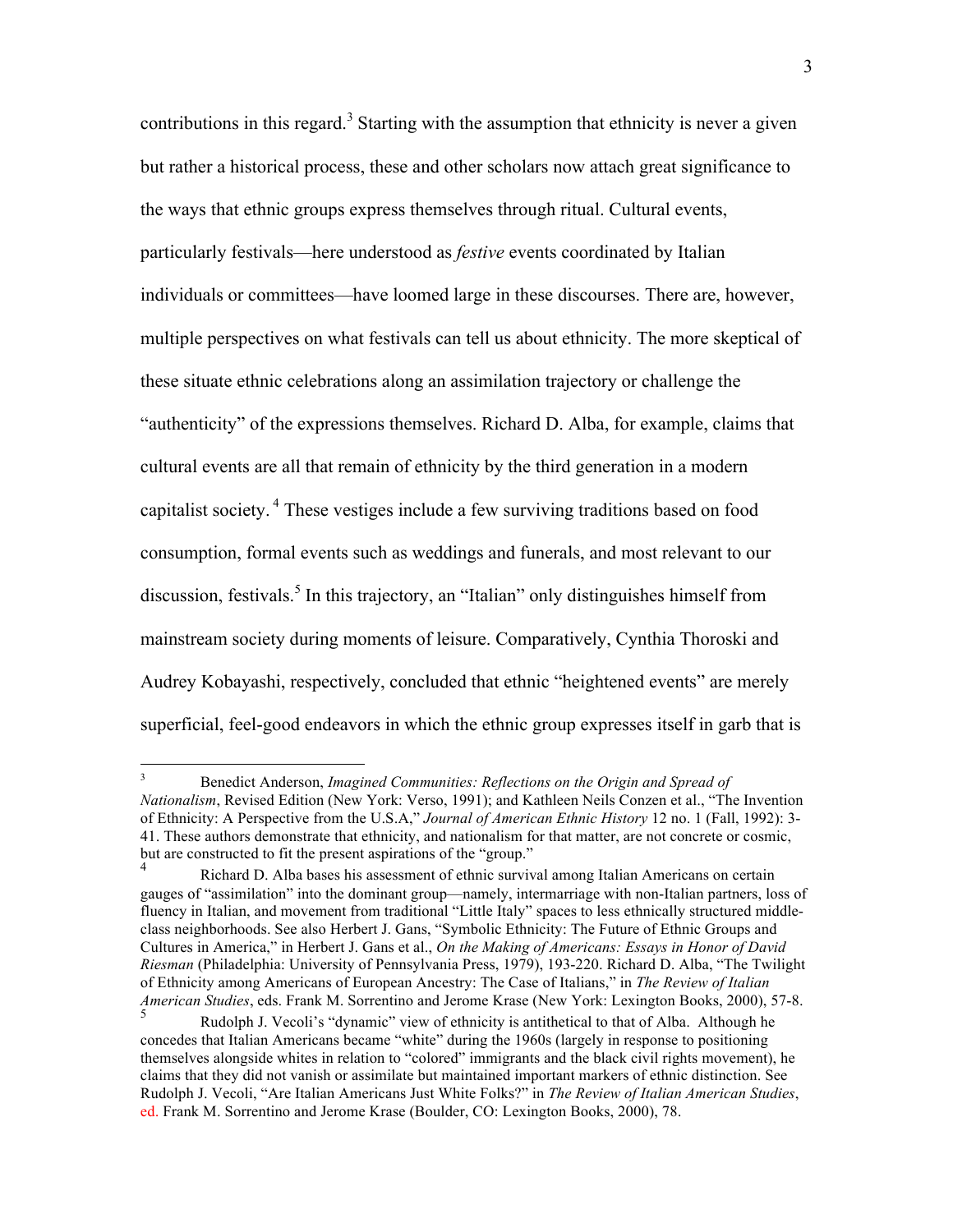apolitical, nostalgic and innocent—what Thoroski calls "mcmulticulturalism."6 Expressions bear little relevance to the everyday because the ethnic festival is a virtual Disneyland, where *here* is the happiest place on earth.

Another contingent considers ethnic festivals integral to the formation of social bonds and critical to the articulation of "group" interests. In their studies of nineteenthcentury white ethnics in America, April R. Schultz and Kathleen Neils Conzen found the so-called 'innocent filiopietism and nostagia' of ethnic festivals to be the public face of sophisticated political discourses. Symbolism and pageantry were vehicles to mobilize formal ethnic bonds and smooth the integration process into American society. To borrow the words of James Clifford, these ethnic groups "drew selectively on remembered pasts."<sup>7</sup> When ethnic groups championed historical "giants" and presented symbols and traditions palatable to both co-ethnics and an American audience, they constructed a cosmic ethnic community, challenged negative stereotypes, and claimed a place for themselves among the nation's founding peoples. In the words of Carmela Patrias, the past celebrated by immigrants and their kin "influenced the type of adaptation advocated in the new world."<sup>8</sup>

Ritual theorists have described festivals as central to the formation of both real and imagined social bonds. Anthropologist Victor Turner calls such events *communitas*—meaning, social relationships in which the taxonomic orders of everyday

 <sup>6</sup> Cynthia Thoroski, "Adventures in Ethnicity: Consuming Cultural Identity at Winnipeg's Folklorama," *Canadian Folklore* 19, no. 2 (1997): 111; and Audrey Kobayashi, "Multiculturalism: Representing a Canadian Institution," in *Place/Culture/Representation*, ed. James Duncan and David Ley (New York: Routledge, 1993), 215.

<sup>7</sup> James Clifford, "Indigenous Articulations, *The Contemporary Pacific* 13, no. 2 (Fall, 2001): 480; April R. Schultz, *Ethnicity on Parade: Inventing the Norwegian American through Celebration* (Amherst, MA: University of Massachusetts Press, 1994), 3, 74-76; and Conzen et al., "The Invention of Ethnicity: passim.

<sup>8</sup> Carmala Patrias, *Patriots and Proletarians: Politicizing Hungarian Immigrants in Interwar Canada* (Montreal: McGill-Queen's University Press, 1994), 7.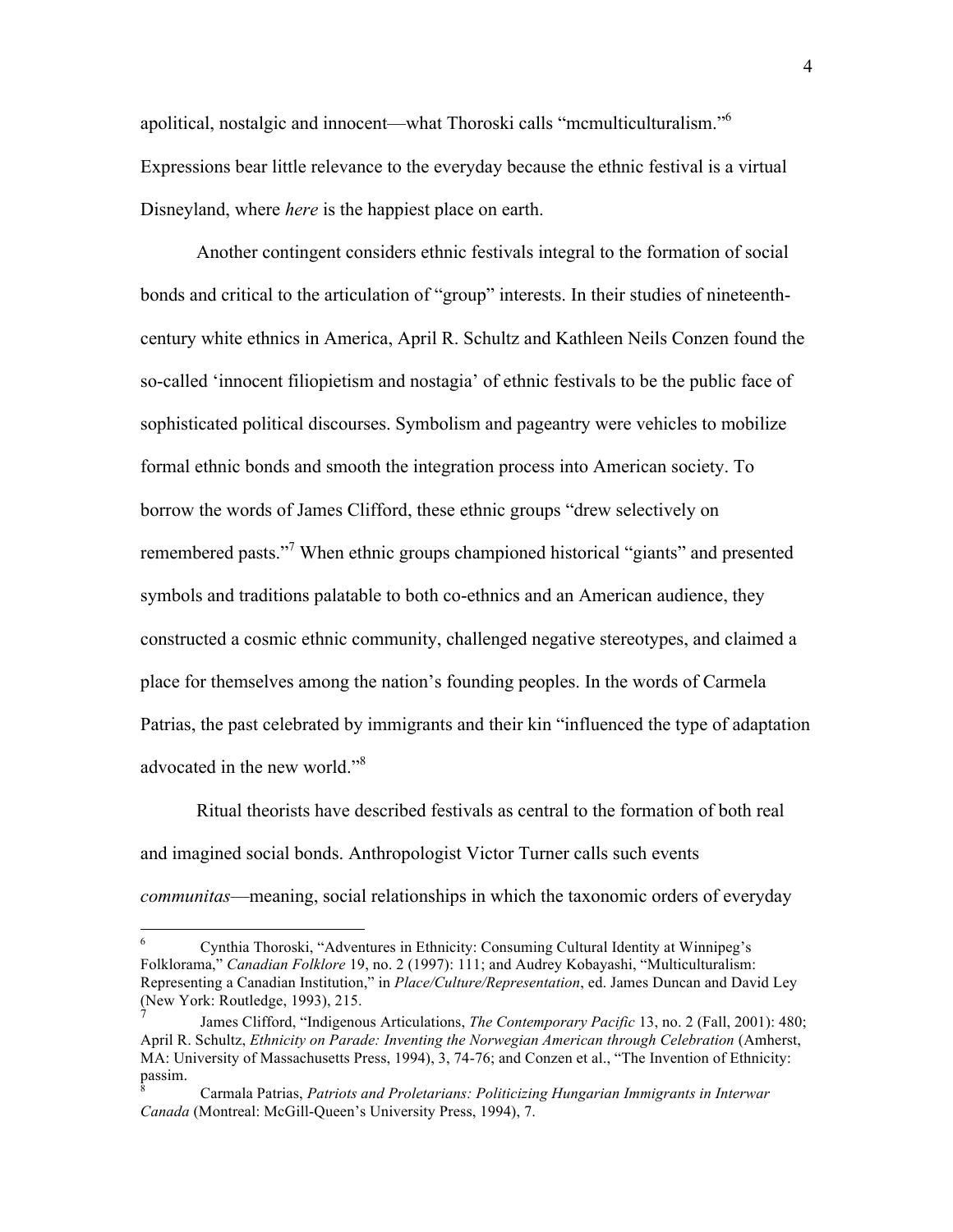life are temporarily suspended. $9$  In this sense, notwithstanding its political contours, the Italian festival in Vancouver was an "alternative economy of status."<sup>10</sup> It provided a physical opportunity for participants to see themselves not as individuals from various social and economic backgrounds, but as members of a group linked by ethnic or regional bonds. In this respect, festivals were ethnicity in practice—moments in which ethnicity *mattered* because it took on a spatial and social structure.<sup>11</sup>

The markers of ethnicity and criterion for inclusion into the "group" are not only drawn to strategically appropriate a suitable past or to affect contemporary politics: they are, in part, the outcomes of political pressures. James Clifford argues that ethnic bonds emerge out of shifting political alliances. Borrowing a concept from cultural theorist Stuart Hall, he uses the term "articulation lorry" to describe how an ethnic group maneuvers itself by forging new alliances and redrawing its parameters. The lorry 'hooks and unhooks' through various coalitions, *ex hypothesi*. <sup>12</sup> Hall is right to identify the political nature of ethnic bonds; however, as Rogers Brubaker shows, it is necessary to "step back" even further and destabilize the very notion of an ethnic group, which is loaded because it implies *belonging*. <sup>13</sup> Brubaker explains that ethnic "groups" do not act by their own devices because they are themselves constructed: they exist and are formed through complex, inherently political, dialogues among multiple parties.<sup>14</sup>

 <sup>9</sup> Victor Turner, *The Ritual Process: Structure and Anti-Structure* (Chicago: Aldine Publishing Company, 1969), 94-134.

<sup>10</sup> Paul Bramadat, "Toward a New Politics of Authenticity: Ethno-Cultural Representation in Theory and Practice," *Canadian Ethnic Studies* 37, no. 1 (2005): 1-20.

Jordan Stanger-Ross, "An Inviting Parish: Community without Locality in Postwar Italian Toronto," *The Canadian Historical Review* 87, no. 3 (Sept., 2006): 383.<br><sup>12</sup> See James Clifford's critique of Hall's theory in "Indigenous Articulations," *The Contemporary* 

*Pacific* 13, no. 2 (Fall, 2001): 477-8.<br><sup>13</sup> Brubaker advocates the more neutral term *category*. Rogers Brubaker, "Ethnicity without

Groups," *European Journal of Sociology* 43 no. 2 (2002): 166.<br><sup>14</sup> Ibid., 170-1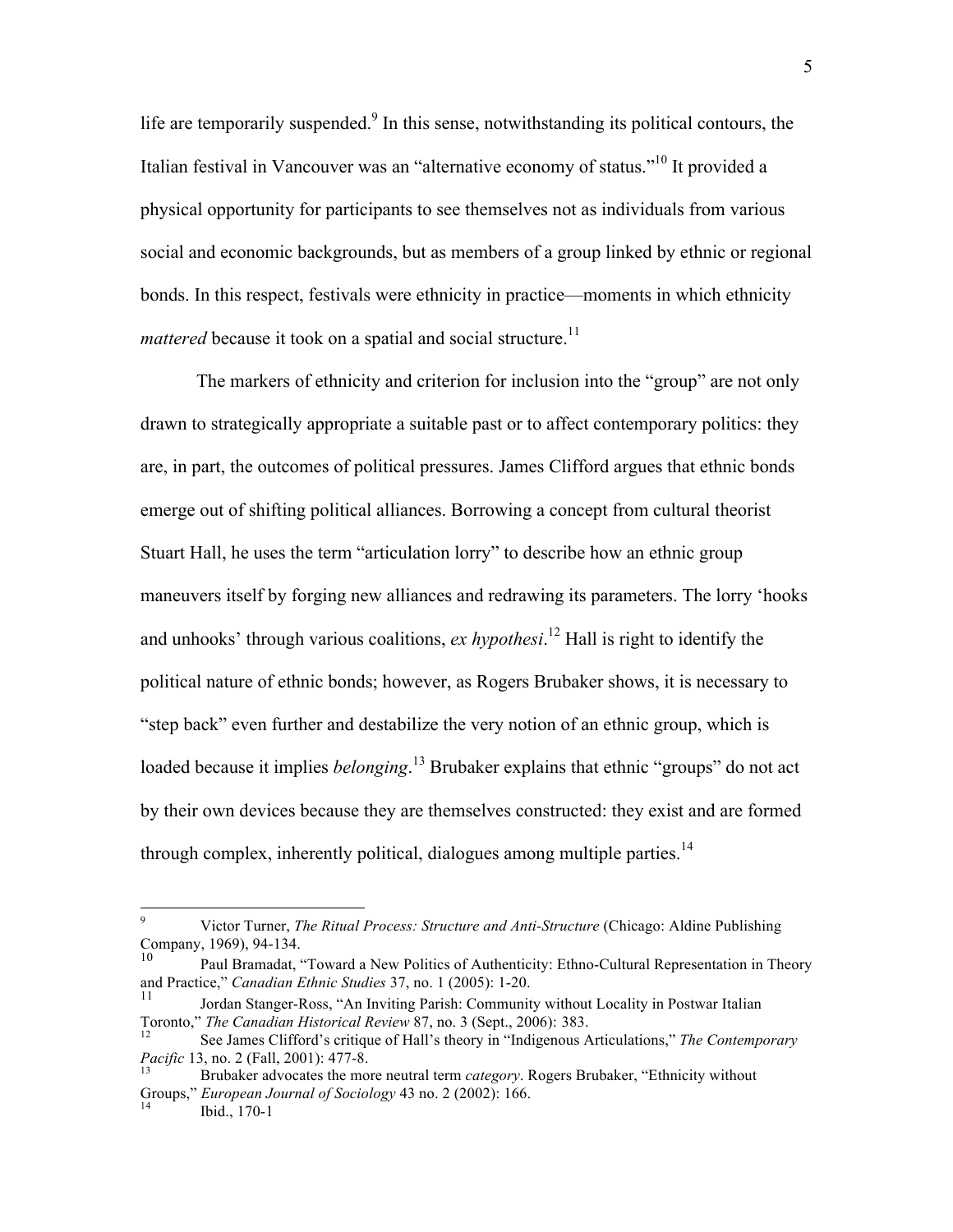The Italian festival in Vancouver linked the local construction of ethnicity to national and transnational political projects. Recent studies have shown that even within the same "group," ethnicity takes on diverse practices and meanings from one location to the next.<sup>15</sup> However, few scholars of migration have considered the role of outside political players in the local ethnic context. As Michael Rosenberg and Jack Jedwab argue, ethnic categories forge social contracts with states, which actively shape local levels of "institutional completeness."<sup>16</sup> Rarely considered in the influence of foreign governments in this process. Foreign governments cultivate new relationships with emigrant communities when the latter are viewed as strategically important.<sup>17</sup> Consulates reach out to these populations by creating a "transnational sphere,"<sup>18</sup> the manifestations of which differ from one place to another. In the mid-eighties, Barbara Schmitter opined that too many studies saw emigrant-sending nations as powerless. In perhaps one of the earliest examples of transnational literature, she observed that the Italian government has interacted differently with its citizens abroad, depending on the policies of the host country.<sup>19</sup> Literature on this subject has been both uneven and sparse. Fascist activities in the United States are well documented, and Mark I. Choate recently published an insightful monograph on the Italian state's interactions with its citizens abroad before the

 <sup>15</sup> A good recent example is Jordan Stanger-Ross, "Italian Markets: Real Estate and Ethnic Community in Toronto and Philadelphia, 1940-1990," *Journal of American Ethnic History* 25 no. 3 (Mar.,  $2007$ : 45.

<sup>16</sup> Michael Rosenberg and Jack Jedwab, "Institutional Completeness, Ethnic Organizational Style, and the Role of the State: The Jewish, Italian, and Greek Communities of Montreal," *Canadian Review of Sociology and Anthropology* 29 no. 3 (1992): 266-287.

*Sociology and Anthropology* 29 no. 3 (1992): 266-287. <sup>17</sup> See Carmela Patrias' study on Hungarian Immigrants in Interwar Canada, *Patriots and Proletarians*.<br><sup>18</sup> Robert C. Smith, "Diasporic Memberships in Historical Perspective: Comparative Insights from

the Mexican, Italian and Polish Cases," *International Migration Review* 37 no. 3 (Fall, 2003): 727. See also Rainier Bauböck, "Toward a Political Theory of Transnationalism," *International Migration Review* 37 no. 3 (Fall, 2003): 709. 19 Barbara Schmitter, "Sending States and Immigrant Minorities: The Case of Italy," *Comparative* 

*Studies in Society and History* 26 no. 2 (Apr., 1984): 327-332.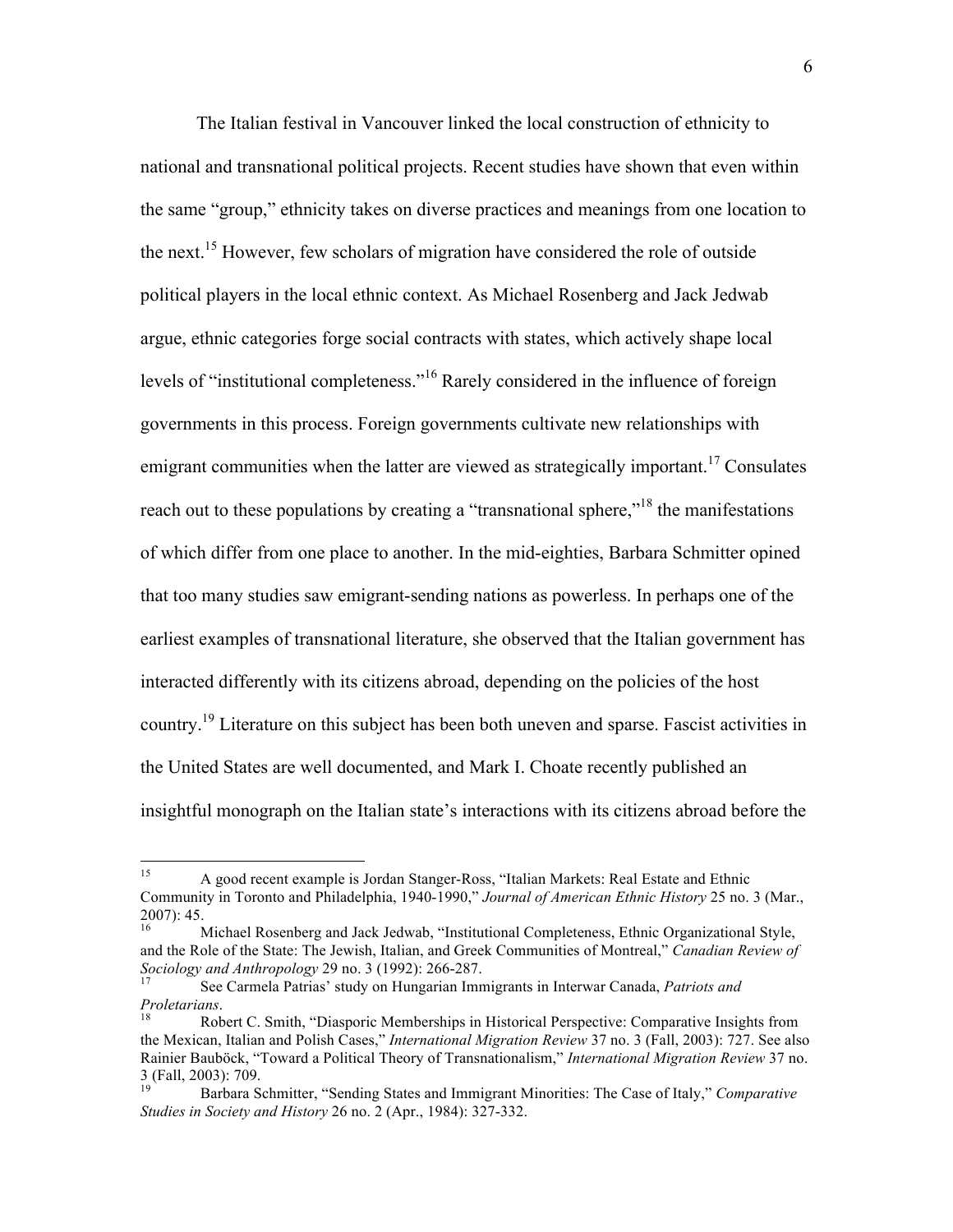First World War.<sup>20</sup> However, scholars of migration continue to overlook the remarkable overseas activities of the Italian Ministry of Foreign Affairs during the last sixty years.

There were two major waves of Italian immigration to Canada: the first took place between 1896 and 1914, followed by the much larger influx from 1947 to 1973. Unlike the first wave of Italian migration to the United States, that in Canada was small and consisted mainly of sojourners intent on returning to Italy. The 1911 Canada Census put the Italian population of Vancouver at 2,535, most of which lived in multicultural neighborhoods immediately east of downtown Vancouver.<sup>21</sup> By 1931, the permanent population had only increased to  $3,469$ <sup>22</sup>. The postwar period tells a very different story. Between 1947 and 1973, Canada received  $415,177$  arrivals.<sup>23</sup> The vast majority of these settled in the three largest metropolitan areas of Toronto, Montreal and Vancouver, respectively. In Vancouver, between the census years 1951 and 1971, the Italian population swelled from 7,328 to 28,510,<sup>24</sup> mostly due to migration from the poor Italian countryside. A very high proportion of those destined for the city consisted of relatively poor semi-skilled laborers. Initially, males highly outnumbered females in the Italian

 <sup>20</sup> A couple notable examples are John P. Diggins, *Mussolini and Fascism: The View from America* (Princeton, NJ: Princeton University Press, 1972); and Pellegrino Nazzaro, *Fascist and Anti-Fascist Propaganda in America: The Dispatches of Italian Ambassador Gelasio Caetani* (Youngstown: Cambria Press, 2008). Mark I. Choate, *Emigrant Nation: The Making of Italy Abroad* (Cambridge, MA: Harvard University Press, 2008).

<sup>21</sup> Canada Census (1911), Origins of the People by Sub-districts, Vol. 2, Table 7, pp. 168-173. One estimate is that three quarters of the early Italian population of Vancouver were single men. Gabriele Scardellato, "Beyond the Frozen Wastes: Italian Sojourners and Settlers in British Columbia," in *Arrangiarsi: The Italian Immigration Experience in Canada*, ed. Roberto Perin and Franc Sturino (Toronto: Guernica, 1989), 148-9.<br><sup>22</sup> Mumber in Hudso V. (2000).

Number includes Vancouver (3,330) and Burnaby (139). Canada Census (1931), Population Classified to Principle Origins for Municipalities, Vol. 2, Table 33, pp. 482-493.<br><sup>23</sup> 36,061 migrants returned to Italy during the same period. Table 1, "Postwar Emigration to Italy

and Return Migration from Italy," compiled in Franca Iacovetta, *Such Hardworking People: Italian Immigrants in Postwar Toronto* (Kingston, ON: McGill-Queen's University Press, 1992), 204.<br><sup>24</sup> Canada Census (1951), Population by Origin and Sex for Counties and Census Divisions, Vol. 1,

Table 34, pp. 21-22; and Canada Census (1971), Catalogue 92-723, Population by Ethnic Group and Sex, for Canada and Provinces, Urban Size Groups, Rural non-farm and Rural farm, Vol. 1, Part 3, pp. 11-12.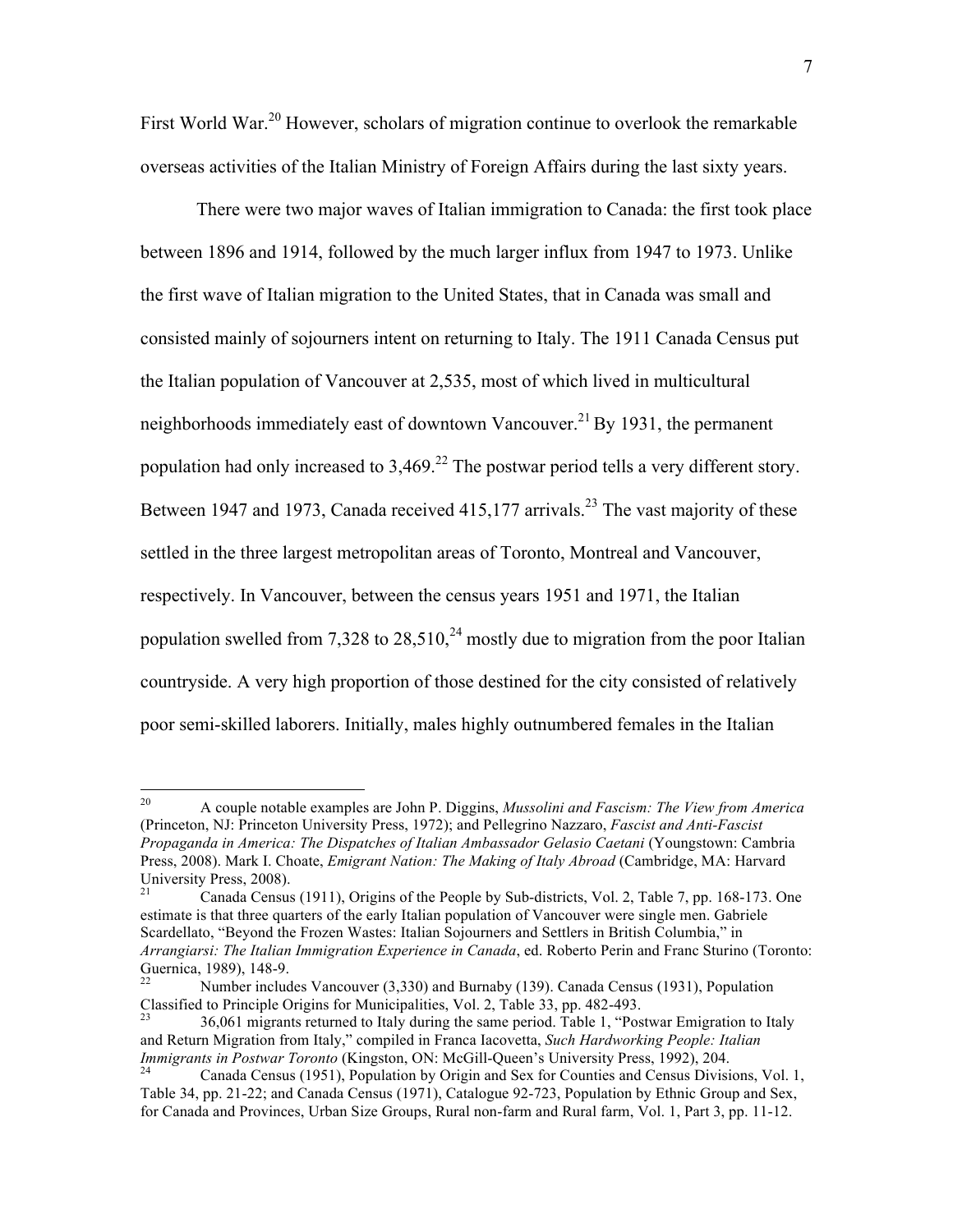"community" because young men sought to secure work and establish themselves before arranging for the arrival of a spouse or fiancée. By 1996 the number of Vancouverites claiming Italian descent reached  $64,285.^{25}$ 

Despite the significant postwar growth of the community, Vancouver's Italians did not congregate or publicly express as a national ethnic in large numbers before the 1970s. Certain local conditions accounted for this situation. First, Italians did not work together in large numbers. The economy of Vancouver was never driven by manufacturing, the sector to which Italian migrants gravitated en mass to Eastern Canadian cities such as Toronto and Montreal. Although 43 percent of Italian males in Vancouver were semi-skilled laborers, according to the 1971 Canada Census, most worked for small private firms and therefore did not find solidarity in labor unions. Spatially, Italians did not compose a majority of the population in any part of the city, but were rather spread out over a ten-kilometer trajectory east of the central business district.<sup>26</sup> Their highest historical concentration in a census tract was 26 percent, a figure recorded in 1971.<sup>27</sup> This relatively low rate of Italian urban segregation resists a general forty-year trend of greater ethnic spatial cohesion in Vancouver.<sup>28</sup> The likely reason for

<sup>&</sup>lt;sup>25</sup> It should be noted that after 1981 census respondents were allowed to claim more than one ethnic origin, thus making the increase appear larger than it was. Statistics Canada (1999), Profile of Census Tracts in Abbotsford and Vancouver, Ministry of Industry, Table 1, p. 60. Of these 18,680 claimed Italian as mother tongue (based on 20 % sample). Ibid., Table 1, pp. 58.<br> $\frac{26}{100}$ . This region extends from Durped Inlet in the north security

<sup>26</sup> This region extends from Burrard Inlet in the north, south to Broadway St., Main Street in the west to the eastern extremities of the suburb Burnaby. Clifford J. Jansen, *The Italians of Vancouver: A Case Study of Internal Differentiation of an Ethnic Group* (Toronto: York University Institute for Behavioural Research, 1981), 35-39.<br><sup>27</sup> Canada Census (1971), Census Tracts, Series B, Category 95-758, Population and Housing

Characteristics by Census Tracts, Table 1, Population Characteristics by Census Tracts, 1971, pp. 3-17. By 1996, Italians constituted the third largest ethnic group in this district. Chinese and English were first and second, respectively. *Statistics Canada* (1999), Profile of Census Tracts in Abbotsford and Vancouver, Ministry of Industry Table 1, pp. 151.<br><sup>28</sup> Interactingly, the recent Fast.

Interestingly, the recent East and South Asian arrivals were significantly more spatially segregated than the much smaller European cohorts. The factors leading to this distinction should be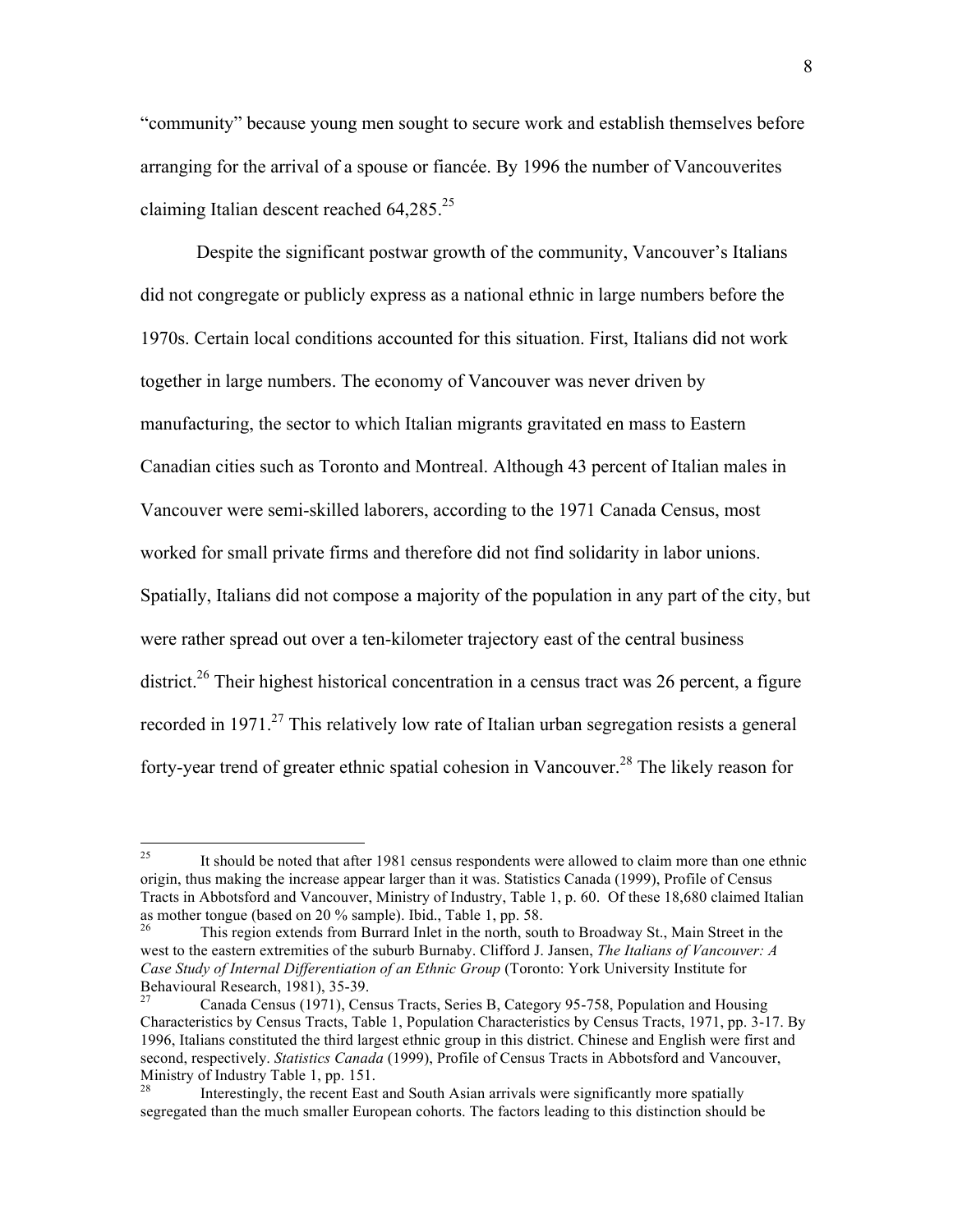their spatial dispersion is that the Vancouver economy was booming at the time most second wave migrants arrived. Many found work in the burgeoning construction industries and moved to ethnically diverse suburbs rather quickly. Lastly, despite numerous efforts to construct a local *casa d'Italia*, Italian mutual aid societies functioned independent of one another, coordinating their own banquets, picnics and services.<sup>29</sup> At no point in the hundred years of Italian settlement in Vancouver did Italian migrants and their kin mix with one another on a large scale in residential, institutional or industrial spaces.

The postwar second wave of Italian migration to Canada brought an explosion of new Italian clubs and societies to the city's cultural landscape. In contrast to the much smaller first wave cohort, the postwar Italian population was large enough to sustain a great number of regional and village-based clubs, comprised of emigrants from Trentino-Alto Adige in the north to Sicily in the south. Italian government registers show that between the years 1962 and 1971 the geographic breakdown of emigrants destined for Vancouver was 38.9 percent northern, 1.6 percent central, and 59.5 percent southern.<sup>30</sup> Without occupational or living spaces to interact with those from other regions in large numbers, migrants gravitated toward those from the same region or *paese*, a pattern widely acknowledged by historians of Italian migration.<sup>31</sup> Within a short period, the

explored. Michael Hiebert, "Immigration and the Changing Social Geography of Greater Vancouver," *BC*<br>*Studies* 121 (Spring, 1999): 68.

The pre-World War II period saw the founding of a few mutual aid societies, including a southerner-dominated Sons of Italy lodge (1905), La Società Veneta di Mutuo Soccorso Inc. (1911), and the Vancouver Italian-Canadian and Christopher Columbus societies (c. 1930s). Ray Culos, *Vancouver's Society of Italians*, vol. 1 (Madeira Park, BC: Harvest, 1998), 19-64; and Scardellato, "Beyond the Frozen Wastes," 149-151.<br><sup>30</sup> Istituto Centrale di Statistica, *Popolazione e Movimento Anagrafico dei Comuni*, Roma, 1963-

<sup>1972,</sup> Compiled in Jansen, *The Italians of Vancouver*, 46.

<sup>31</sup> See, eg., Donna R. Gabaccia, *From Sicily to Elizabeth Street, Housing and Social Change Among Italian Immigrants, 1880-1930* (Albany, NY: State University of New York Press, 1984); Virginia Yans-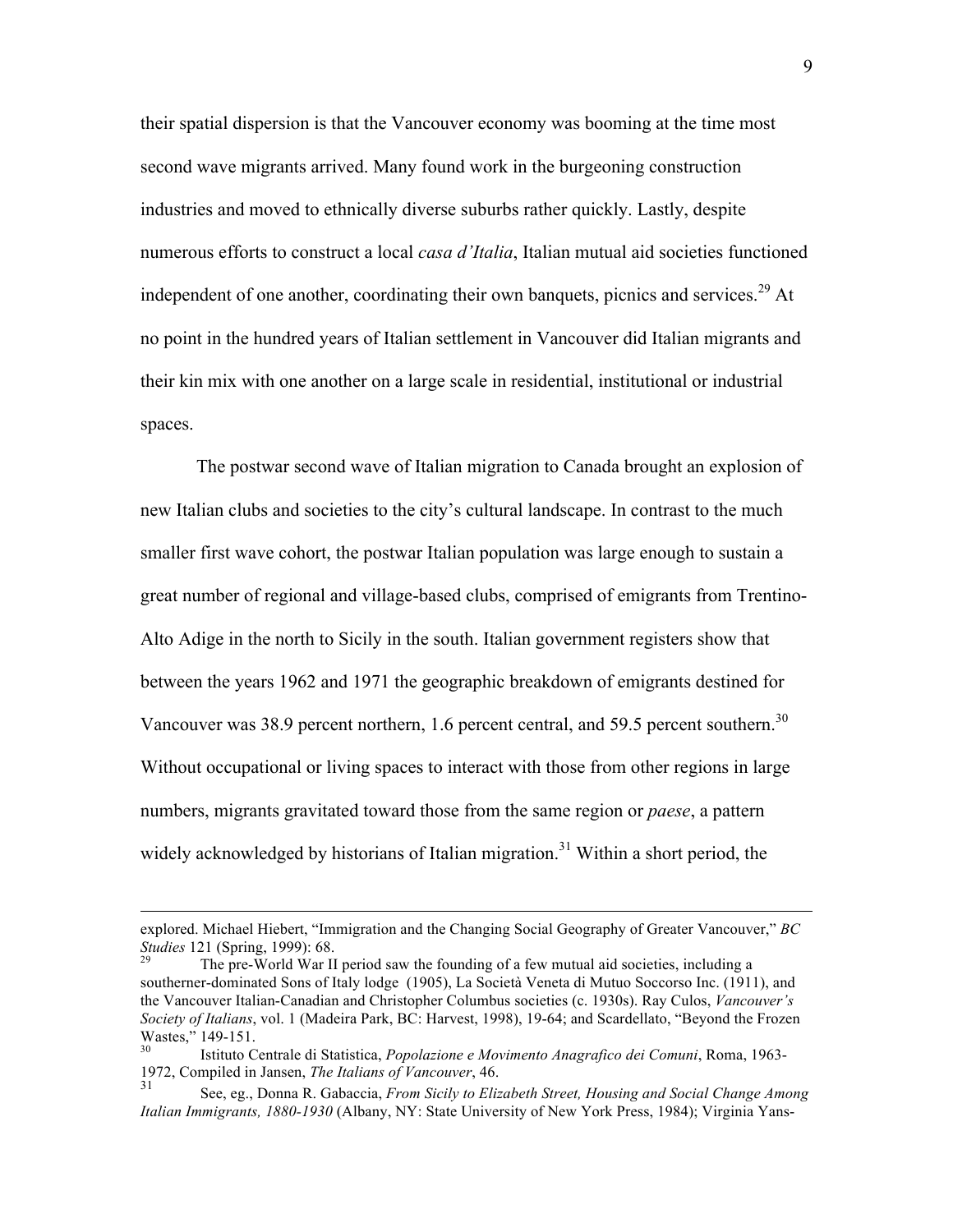Italian population was further divided into a constellation of new groups, most representing a small area in the Old Country. The societies accentuated the social distance among Italians from different locales. A few notable societies were open to pan-Italian membership, but these were pre-war institutions, consisting of second and third generation Italian Canadians for whom regional identities were no longer significant.

The emphasis on region and town did not preclude any conception of "Italy" in Vancouver. All clubs valorized the "Old World."—what was imagined as a rural way of life characterized by strong familial bonds, the maintenance of older labor-intensive food and cultivation practices, traditional values, and an emphasis on the collective over the individual. Celebrants praised the virtues of food, family, folklore and fraternity. However, each group commemorated the "Italy" with which they were familiar. Since the vast majority of clubs were regional or town-based, most Italians in Vancouver celebrated the dialects, cuisine, dances, symbols, and images of one small part of Italy. Each celebrated *its* version of Italy. There was no shared concept of Italian national identity in Vancouver, or institutional bonds through which such a notion could be nurtured, until the early 1970s.

Two state projects during the 1970s interrupted this pattern. First, in 1971 the Canadian Government under Pierre Trudeau declared Canada to be a "multicultural" society. Ottawa committed to "promoting creative encounters and interchange among all Canadian cultural groups in the interest of national unity."<sup>32</sup> What appeared on the

<u>.</u>

McLaughlin, *Family and Community: Italian Immigrants in Buffalo, 1880-1930* (Ithaca, NY: Cornell University Press, 1977); and Robert F. Harney, *From the Shores of Hardship: Italians in Canada*, ed. Nicholas DeMaria Harney (Welland, ON: Soleil, 1993), ch. 4.

<sup>32</sup> A key section from Trudeau's speech reads: "The government will support and encourage the various cultures and ethnic groups that give structure and vitality to our society." Canada, *House of Commons Debates*, Prime Minister Pierre Trudeau Responding to Volume 4 of the report of the Royal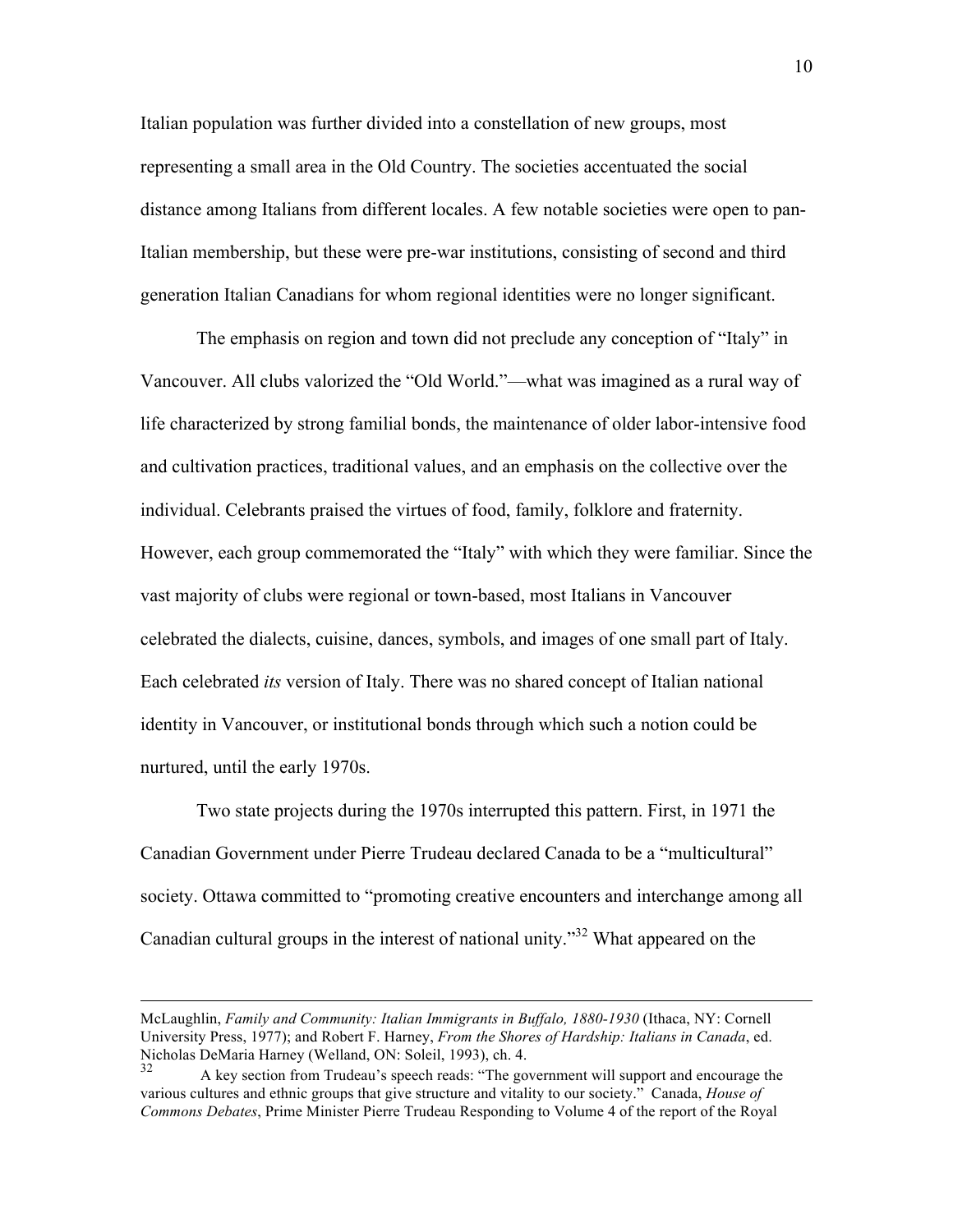surface to be a benevolent policy was actually a practical measure. Multiculturalism undercut Quebec separatist claims of the province's own distinct culture by reconfiguring the nation as a polity suffused with many ethnocultures, rather than a condominium of two or three distinct and often disharmonious peoples. The bill also helped to temper English Canadian reactions to the recent institutionalization of French as an official language. For Vancouver's Italians, the changes meant the government was willing to contribute public funds for Italian cultural events.<sup>33</sup> Archival records indicate strong financial support for pan-Italian cultural initiatives until the mid-1980s. $34$  The most important contributions were \$333,333 from the province to build the Italian Cultural Centre in 1977 and an annual stipend of \$1,000 from the City of Vancouver to host "Italian Days" on Commercial Drive between 1977 and  $1984$ <sup>35</sup> On an abstract nationalist level, Canadian multiculturalism simultaneously meant official recognition of the cultural distinctiveness of Italians and helped to diminish perceived contradictions between being "Italian" and "Canadian." By expressing and emphasizing their Italianness, Italians were acting in a way now declared to be quintessentially *Canadian*. <sup>36</sup> In terms of local ethnic

Commission on Bilingualism and Biculturalism, Commissioners André Laurendeau and Davidson Dunton,<br>8 October 1971, pp. 8545-8.<br><sup>33</sup>

Funding was allocated by the newly minted Multiculturalism Directorate operated by the Department of the Secretary of State.

The one exception after the mid-1980s was federal support for "literary evenings" of Italian Canadian writers between 1987 and 1994. *Italian Cultural Centre Archives*, Italian Cultural Centre Annual Reports 1987-1994, Vancouver, BC.<br>
There was also a 500 dollar grant from the BC Government Cultural Services Branch for a

commemorative plaque of Giuseppe Garibaldi. See Giovanni Germano, *The Italians of Western Canada: How a Community Centre is Born* (Florence, Italy: Giunti Marzocco, 1977), 160; *City of Vancouver Archives*, Office of the City Clerk, 33-G-2, file 4, Vancouver, BC; Ibid., 83-D-1, File 6; Ibid., 239-G-4, File 6; and *BC Archives*, GR-1789 Ministry of Provincial Secretary and Government Services – Cultural Services Branch, Grants Files 1982/3 – 1983/4, Box 18, File 24, Victoria, BC. In March 1974, the Premier of BC personally asked Consul-General Germano to spearhead the project to build an Italian Cultural Centre. Germano, *The Italians of Western Canada*, 160.<br><sup>36</sup> For a similar argument see Donna Gabaccia, *Italy's Many Diasporas* (London: UCL Press, 2000),

<sup>184.</sup>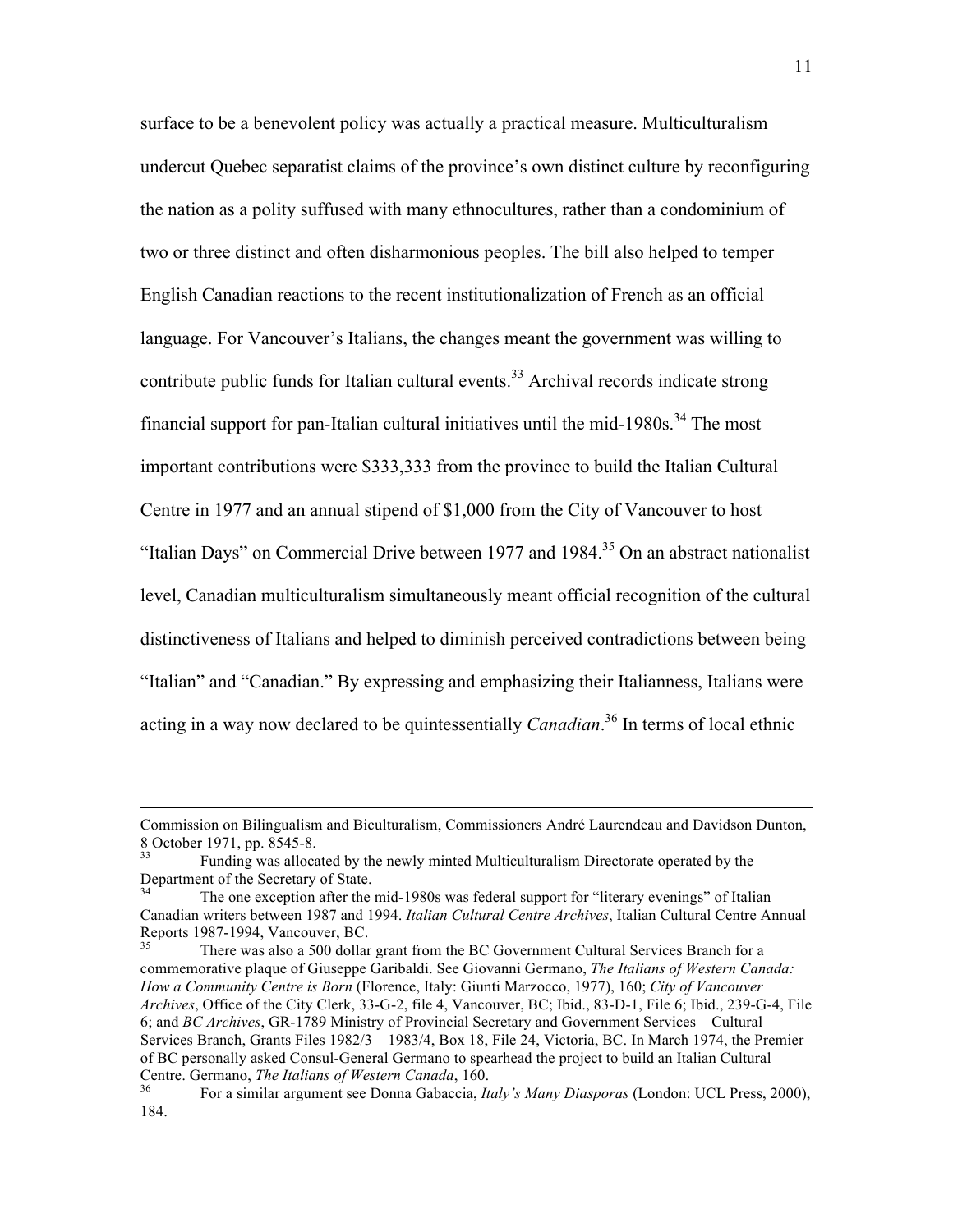construction, public funds helped create formal spaces for Italians of multiple regional backgrounds to come together in unprecedented ways.

Canadian multiculturalism set the stage for the second and more rigorous state project interacting with Vancouver's Italians. Beginning in the late 1960s, the Italian Government began to take a keen interest in the cultural affairs of Italians *nel mondo*. In 1967 a committee was formed within the *Direzione dell'Emigrazione* to coordinate the activities of organization within consular districts abroad.<sup>37</sup> Moreover, in an effort to increase communication and support with Italian citizens abroad, the Italian Parliament passed a law that let consulates fund cultural and educational projects. It subsequently increased appropriations to this purpose between 1973 and 1976.<sup>38</sup> Barbara Schmitter describes these policies as a centripetal force aimed at increasing ties with homeland and decreasing those with the host country. This explanation fits the circumstances of postwar Italian migrants in Western Germany and Switzerland—where citizenship and residency have been highly restricted—but it does not account for the situation in postwar Canada, which boasted a high rate of Italian naturalization and low rate of return migration to Italy.39 Before 1970, repatriation from Canada was never higher than eight percent of the annual influx.<sup>40</sup> By the late 1970s, 90 percent of postwar Italian migrants had remained in Canada.41 Moreover, Vancouver's population of Italian descent was increasingly composed of the Canadian born, who were even less likely to settle in Italy.

 $37$  Schmitter, "Sending States and Immigrant Minorities," 331.<br>38 An additional 5.5 million Canadian dollars were granted for the salaries of Italian language instructors. The institution was also central to the creation of Italian language programs for both non-Italians and the offspring of Italian immigrants. Germano, *The Italians of Western Canada*, 78-9.<br>Such policies were also practiced to varying degrees in both turn-of-century and Fascist Italy.

See, respectively, Choate, *Emigrant Nation*, p. 6; and Zucchi, *Italians in Toronto*, ch. 7.<br><sup>40</sup> This pattern began to reverse in 1977, when 2,764 Italians returned to Italy and 2,677 migrated to

Canada. Iacovetta, *Such Hardworking People*, 204. <sup>41</sup> Germano, *The Italians of Western Canada*, 24.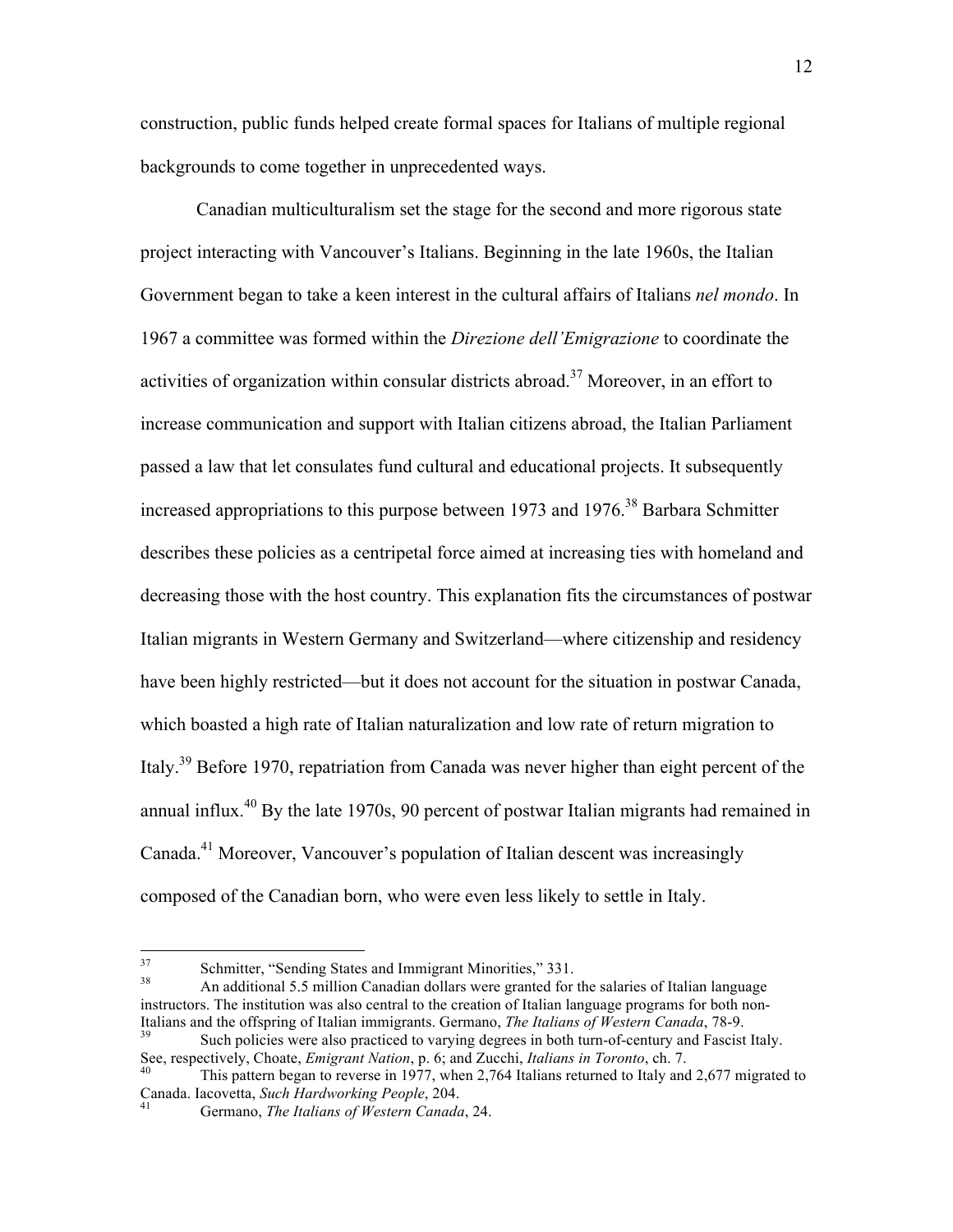The Italians of Vancouver presented a unique theatre of activity for the Italian government. Giovanni Germano, the first Consul, explained that the Western Canadian Consulate was guided by four general objectives: 1. to educate the modest number of tourists and repatriates traveling to Italy to which they were returning; 2. to inculcate this culture into the minds of second and third generation Italian Canadians; 3. to encourage greater Italian participation in Canadian society; and 4. to promote cultural exchanges with non-Italians as a means of securing greater interest, and therefore revenue, for the Italian culture and tourism industries.<sup>42</sup> Germano perceived the current state of affairs in Italian Vancouver as both threat and opportunity. Italy risked losing contact with its increasingly settled emigrant population—which meant decreased remittances to the underdeveloped *mezzogiorno* and reduced investment from the diaspora—and it also feared that the "anachronistic" cultural forms practiced in Vancouver were compromising Canadian business interest in Italian cultural goods. Alternatively, the new political climate of Canadian multiculturalism was fertile ground for the consulate to inculcate new modes of Italian culture in the city. The primary obstacle to this mandate was the fact that a formal Italian ethnic community did not exist. To this end the Italian Ministry of Foreign Affairs turned to culture. Germano's successor, Gianfranco Manigrassi neatly summarized the Consulate's cultural agenda: "We are promoting an updated image of Italy in the minds of those who left the country 30 or more years ago."<sup>43</sup> In other words, the consulate sought to expand the current state of being Italian beyond forms considered to be Old World—the very bases of the celebrations that persisted among most clubs and associations in Vancouver.

<sup>42</sup> Ibid., 26. <sup>43</sup> Quoted in Ian Street, "Little Italy Goes Big," *Beautiful British Columbia* 31, no. 4 (Winter, 1989): 21.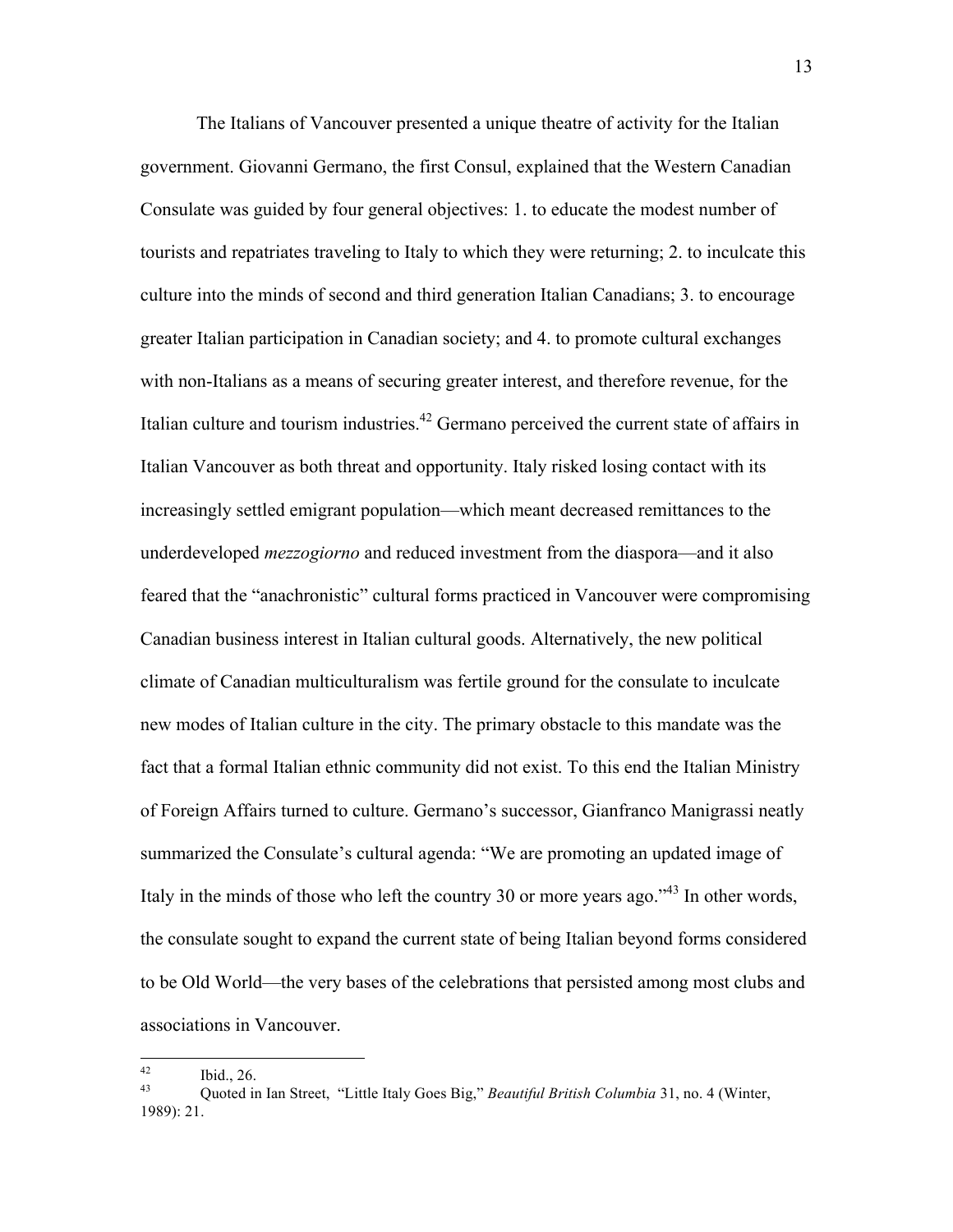"Up-to-date" Italian culture took two forms in Vancouver: the officially sanctioned version of the Italian state aimed primarily at a Canadian audience; and a compromise between the national and the existing forms of Italian expression engineered for the local Italian community. The former took shape in limited contexts, most notably at the Italian Cultural Institute, established in 1980. The Institute, funded by the Italian government, was designed to familiarize non-Italians with the language, culture and customs of Italy, which, it was believed, would result in increased tourist revenue and interest in Italian imported goods.<sup>44</sup> Since its inception, it has featured, among other activities, lectures by prominent academics on historical, archaeological and literary themes related to Italy, operatic performances, and regular film screenings. The Institute was a distinctly government initiative, staffed by Italian officials and independent of activities within the local Italian community.<sup>45</sup>

Consular officials promoted an Italian nationalism specifically designed to fit Italian Vancouver. To this end, it was cut from the fabric of Canadian multicultural policy. Local Italianness was recast as *Italian multiculturalism*—a mosaic of primarily regional bonds united under a national Italian banner. Vancouver's Italians were part of a Canadian cultural mosaic, but *theirs* was also a multi-culture—a federation of pan-Italian, regional and *paesani* organizations. In an effort to fit the "up-to-date" version of Italy into the local context, the Consulate procured the assistance of a new cadre of Italian migrants who ascribed to "official" notions of Italian culture. Many of these individuals arrived at the tail end of the second wave of Italian migration. They also came after the introduction of Canada's 1967 "Point System" immigration policy, which gave

<sup>&</sup>lt;sup>44</sup> Luigi Sarno of Italian Cultural Institute, interviewed by author, 30 January 2006, Vancouver, BC.<br><sup>45</sup> The first Italian Cultural Institute in Canada was founded in Toronto in 1976. Nicholas De Maria Harney, *Eh, Paesan! Being Italian in Toronto* (Toronto: University of Toronto Press, 1998), 184.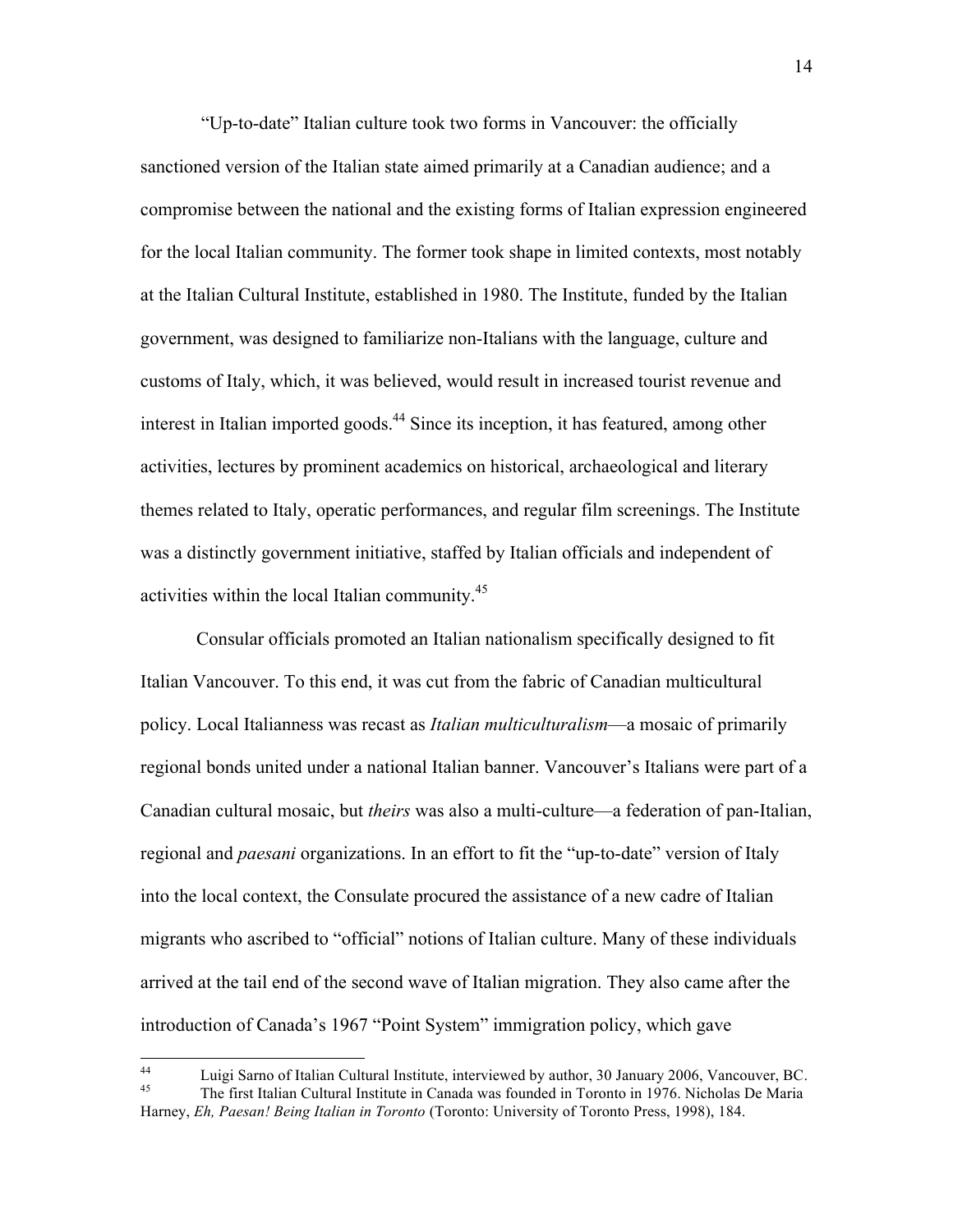precedence to applicants with higher education and greater proficiency in either of the country's two official languages. These Italian newcomers were primarily from the north, learned, and well heeled. In short, they were a different *class* from the roughly 90 percent of postwar migrants who had arrived through the family sponsorship program.<sup>46</sup> Anna Terrana—a key figure in the founding of Italian-language newspaper *Il Marco Polo*, future president of Vancouver's Italian Cultural Centre, and Member of Canada's Parliament—was characteristic of this group.<sup>47</sup> The new corps also included secondgeneration Italian Canadians who for certain reasons had abstained from activities taking place at ethnic Italian institutions. Together this coalition provided a valuable reservoir of volunteers for Consul-led cultural initiatives.

Tension emerged between consular activities with Vancouver's Italian associations and those intended for a larger audience. A correspondence between the Italian Ministry of Foreign Affairs and the Planning Department for the 1986 World Exposition, to be held in Vancouver, indicated the importance of Italian symbolism and the perceptions it evokes. In this exchange, the Expo Programming Department asked the government in Rome to display a nineteenth-century Sicilian horse cart. The Italian Ministry of Foreign Affairs balked, affirming that "Italy does not wish to be stereotyped with items such as gondolas, Sicilian carts, etc.<sup>348</sup> In the end the Sicilian cart was provided, but on the condition that it be placed beside a 1954 Fiat Turbo, the inspiration for the "Batmobile." Both items were later exhibited at the Italian Cultural Centre in

<sup>46</sup> Iacovetta, *Such Hardworking People*, 48. 47 The founder of *Il Marco Polo* was Rino Vultaggio. Culos, *Vancouver's Society of Italians*, Vol. II, 36-9, 50-2, 201-3, 225-233; L.S., interviewed by author, 9 March 2007; and Germano, *The Italians of Western Canada*, 53-6.<br><sup>48</sup> Christopher Wooten, Dir. to Dott. Turchi, 14 June 1985, *BC Archives*, GR-1986, Box 6, File 3,

Victoria, BC.; and Ileana Bertelli to L. Stanick, 20 June 1985, Ibid.,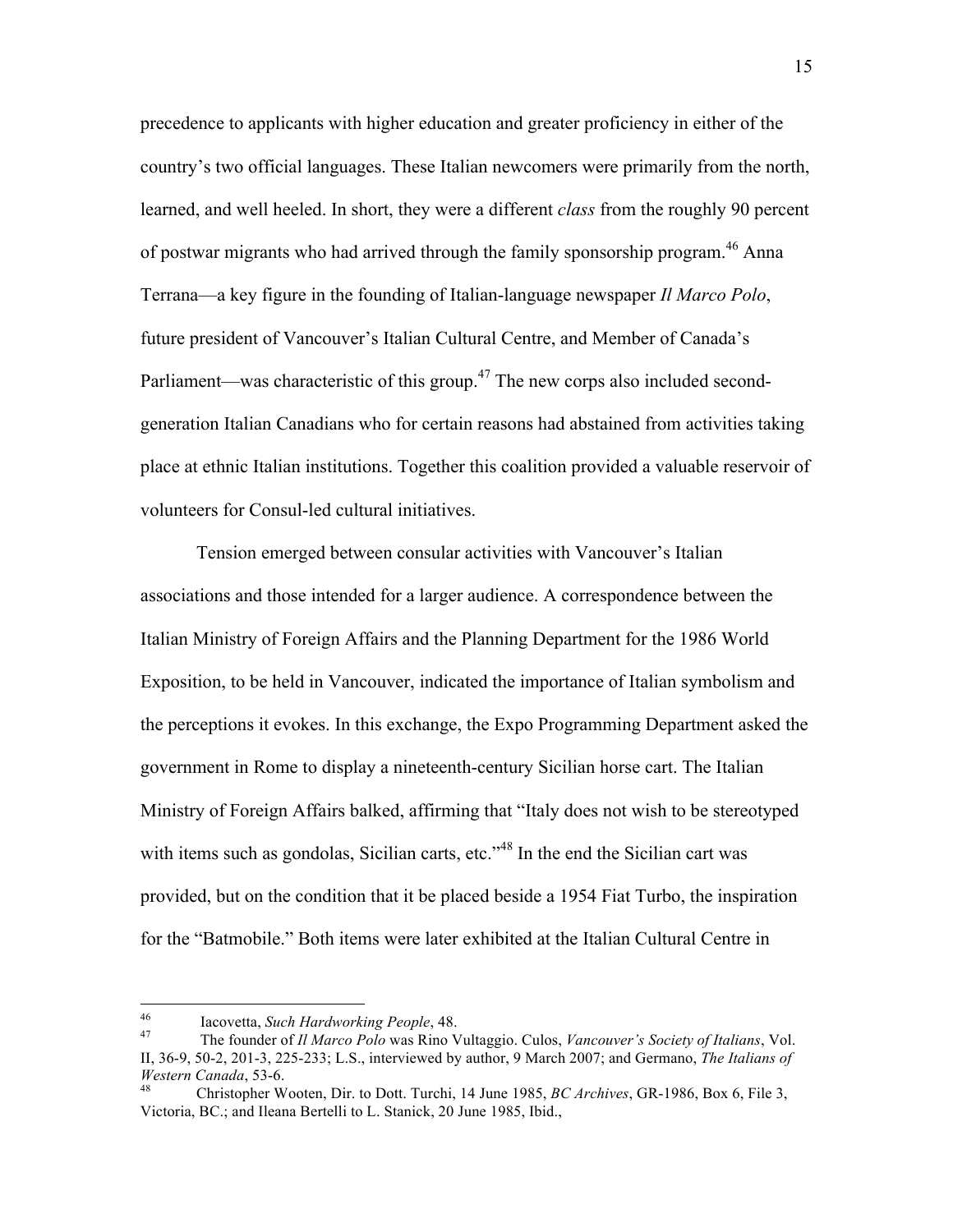Vancouver. Although Expo 86 took place in their city, local Italians were not involved in organizing the Pavilion of Italy or the performances it sponsored: all Italian events were the exclusive progeny of the Italian government. The Italian Pavilion featured a weeklong concert series by the Milan-based *La Scala* theatre troupe and an exhibit titled *Una nazione che si muove*, replete with displays of advanced fibre optics and military technology. One a memorable evening *La Scala* converted Pacific Coliseum, a hockey arena, into a makeshift opera house for more than 6,000 guests. The *Vancouver Sun* marveled at the 4,500 square meters of floor to ceiling fabric, gold valances and red doors. "Instead of [hockey pictures, beer and dogs]," it observed, "patrons lined up to buy antipasto and were in a concourse transformed by banners, fabric-swathed lights and a piazza with trees."<sup>49</sup> Italy, in an effect to recast its image to the Canadian and international audience at Expo '86 in a modern and high cultured light, tried to disassociate itself from symbols of pre-modern Italy more likely to be employed by the local Italian population.

The Consulate and its cadre of volunteers organized a series of festive events that put Italian multiculturalism into a national and high culture framework. In each case, forms of Italian high culture did not replace those of the Old World, but were presented as contiguous, even complimentary, components of a broader national culture. In fact, the Consulate's very first incursion into the local Italian community was a festival. In 1973 the coalition established the Italian Folk Society of B.C., (which later became the Italian Cultural Centre Society).<sup>50</sup> Together, they staged the first showcase of Italian multiculturalism in Vancouver, a special gala evening of Italian cuisine and folkloric

<sup>&</sup>lt;sup>49</sup> "No beer and hot dogs as opera takes over rink," *Vancouver Sun*, 25 August 1986, 1.<br><sup>50</sup> Germano, *The Italians of Western Canada*, 52-3.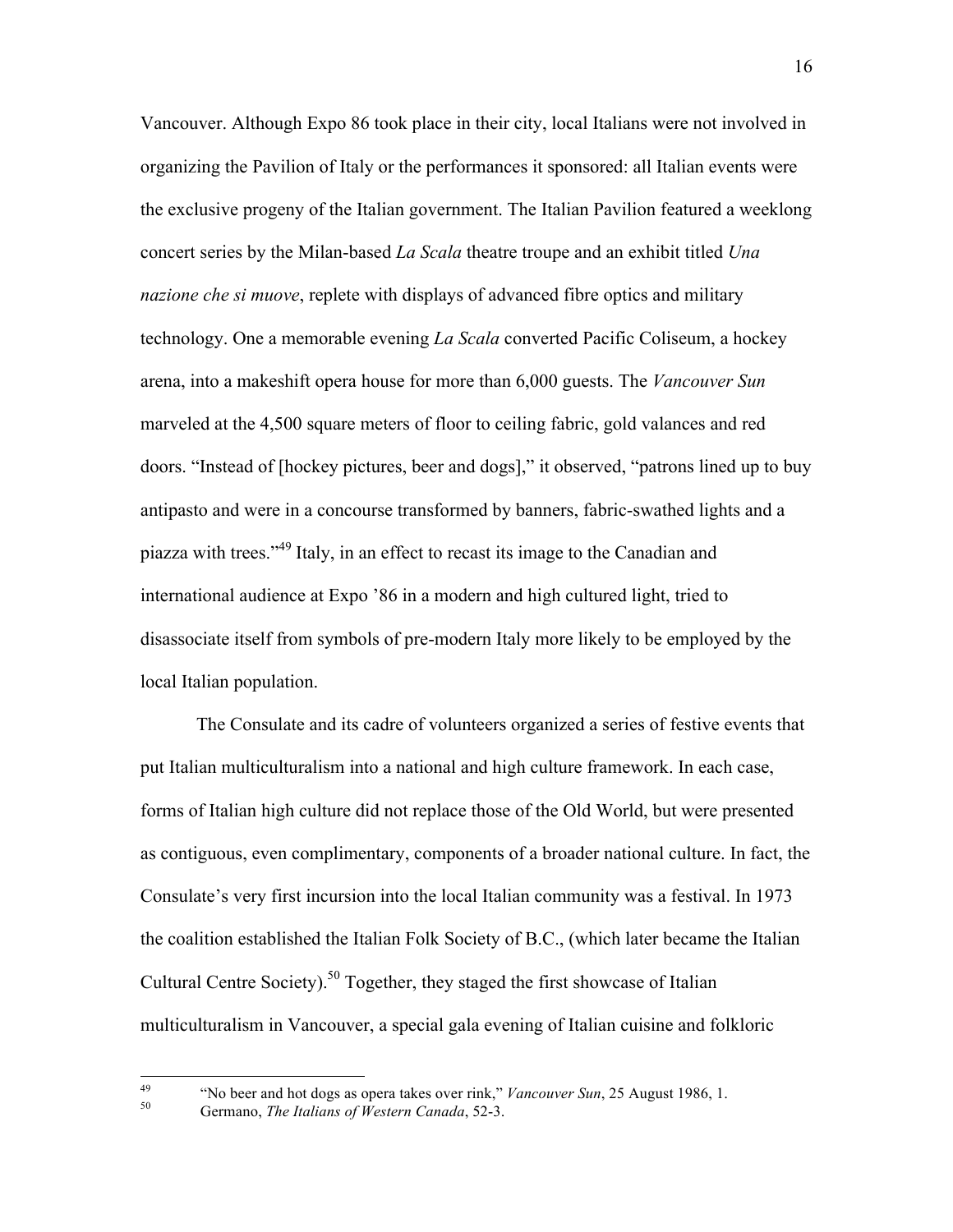displays at Queen Elizabeth Theatre in June of 1974 to mark the *Festa della Repubblica* or Birth of the Italian Republic.<sup>51</sup> More than 3,000 people attended.<sup>52</sup> The ceremony continued annually until the year 1977, but was later revived in 1984 to great fanfare.<sup>53</sup>

*Festa della Repubblica* made the Italian polity *present* in Vancouver. National allegiance was expressed through various acts and displays: young boys donned uniforms of Giuseppe Garibaldi, the revolutionary hero of the *Risorgimento*; attendants sang both Italian and Canadian national anthems; and the *Alpini* or mountain corps veterans marched in unison to the rhythm of their own instruments. The later inclusions of the *Bersaglieri* and *Carabinieri* veterans—also agents of the Italian state and symbols of national strength —were fitting additions to the patriotic atmosphere. At the same time, the *Festa* was a *publicità* of Italian multiculturalism. The Sicilian Folk and Famee Furlane folkloric dance groups performed each year. Around the edges of the hall these and other groups set up booths and served delicacies from their own regions. Volunteers adorned their kiosks with signifiers of their region such as flags, pictures of famous cathedrals and castles, and unique handicrafts.<sup>54</sup> Performers and servers wore traditional costumes to make their regions physiognomically present. The Consulate supplied decorations to fit the image of Italian multiculturalism: regional maps, drapes, flags, posters of tourist hotspots, and peasant attires from an earlier age.<sup>55</sup>

<sup>51</sup> Ibid., 125-130. 52 Ibid., 127. <sup>53</sup> *Italian Cultural Centre Archives*, Italian Cultural Centre Society of Vancouver, 1983 Annual Report, Vancouver, BC.

<sup>54</sup> The Famee Furlane was particularly active in the demonstration of embroidery and handicrafts. *Il Centro*, the magazine issue published by the Centre, praised them for this skill in 1977. *Vancouver (BC) Il Centro* 1, no. 8 (Aug/Sept 1977): 2.

<sup>55</sup> The undertaking was coordinated by the Club Femminile Italiano, a pan-Italian women's group formed in 1978 to support cultural activities at the new Centre. T.M., interviewed by author, Burnaby, BC, 8 December 2007.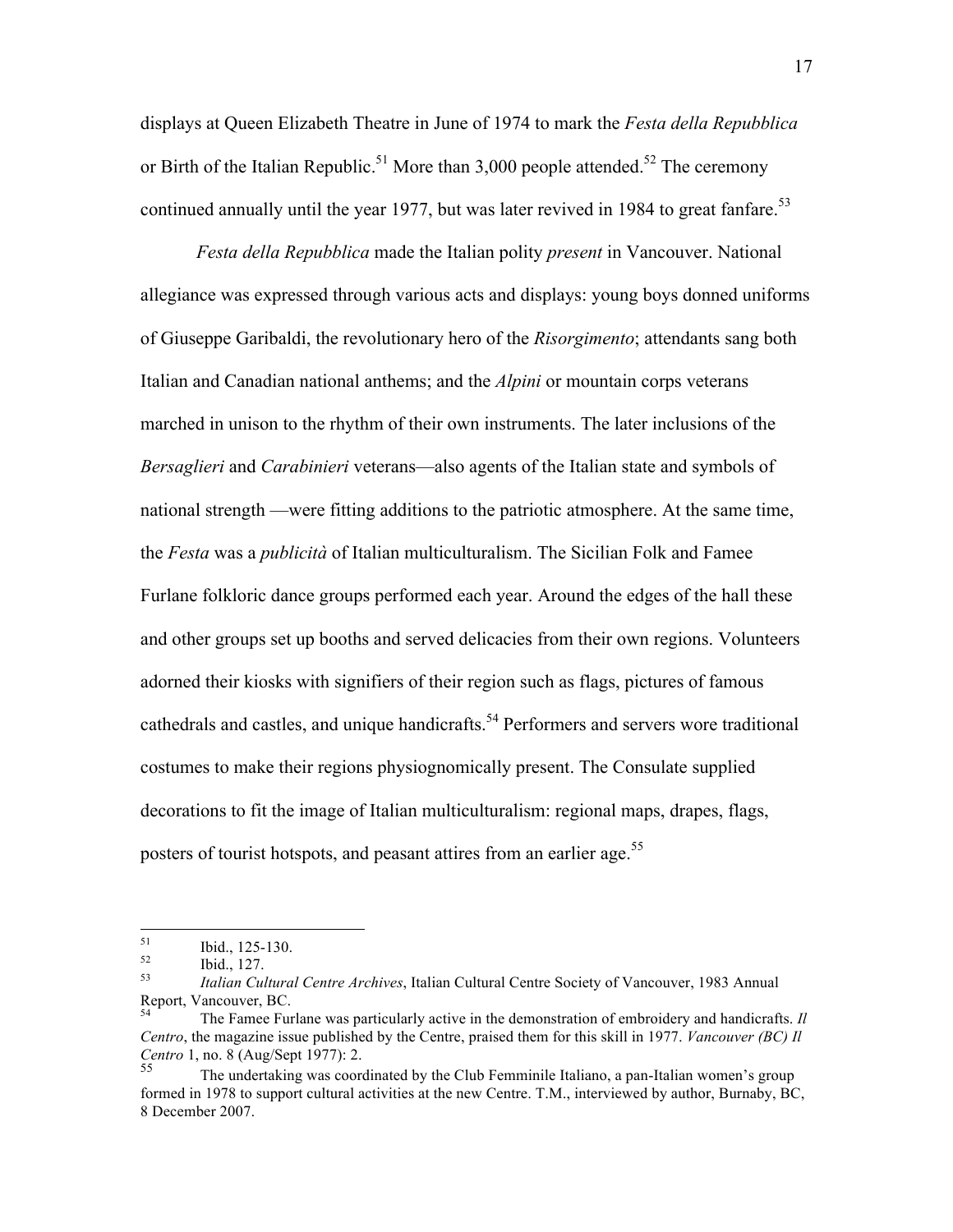Two years after the first *Festa della Repubblica*, Italian multiculturalism took on a material form. The Ministry of Foreign Affairs provided the impetus for the construction of the city's first Italian Cultural Centre. Through cash infusions, social networking, and the efforts of local volunteers, it created a space for Italians of all regions. The *communitas* of the Centre was a greater fragmentation of the "Italian" tile in the Canadian mosaic. Well-established and upstart Italian societies maintained their independence as partners in the new federation, keeping alive their own celebrations such as banquets and picnics. Many set up offices at the Centre, paid rent, and used the building for their events. Other organizations, such as the Famee Furlane (est. 1958) joined the federation but continued to meet in their own buildings. By 1984, every Italian club and society in the city (more than fifty) was a member—a remarkable feat, considering the longstanding struggles to establish a "representative" Italian institution in larger Canadian cities.56 The Italian Cultural Centre was the Vancouver's first *casa Italia*—the first secular space shared by the local Italian population.<sup>57</sup> Accommodating Italians of various regional origins, it became the institutional adhesive for the Italian *multicultures* of Vancouver.<sup>58</sup>

 <sup>56</sup> Nicholas De Maria Harney shows that the massive pan-Italian Columbus Centre in Toronto has struggled with regional institutions over the right to speak for Toronto's Italian community (*Eh, Paesan!*  65-7). 57 After 1934, Italian language services took place at Sacred Heart Roman Catholic Parish, but an

Italian national parish (Our Lady of Sorrows) did not exist until 1960. By this time two other Catholic churches had Italian-speaking priests. Archival records do not indicate regular social activities for Italians at these institutions outside of mass. Excerpt from "A Triumph of the Italian Colony in Vancouver, BC, for the Concession of a Parish of their Own," *The Voice of Italy* (New York: 1936), Roman Catholic Archdiocese of Vancouver, Sacred Heart Parish Fonds, GR 2, Box 194, File 7 1929-1939, Vancouver, BC; and Memorandum from Archbishop Duke to Fr. Della-Torre, Re: Matter of a National Parish, 30 June 1960, Ibid., GR 2, Box 194, Folder 8 1940-1960, Vancouver, BC.<br><sup>58</sup> The Italian Folk Society of BC was established in 1973 to coordinate cultural activities, and more

importantly, to quarterback the campaign to build the Italian Cultural Centre in 1976. Germano, *The Italians of Western Canada*, 52-3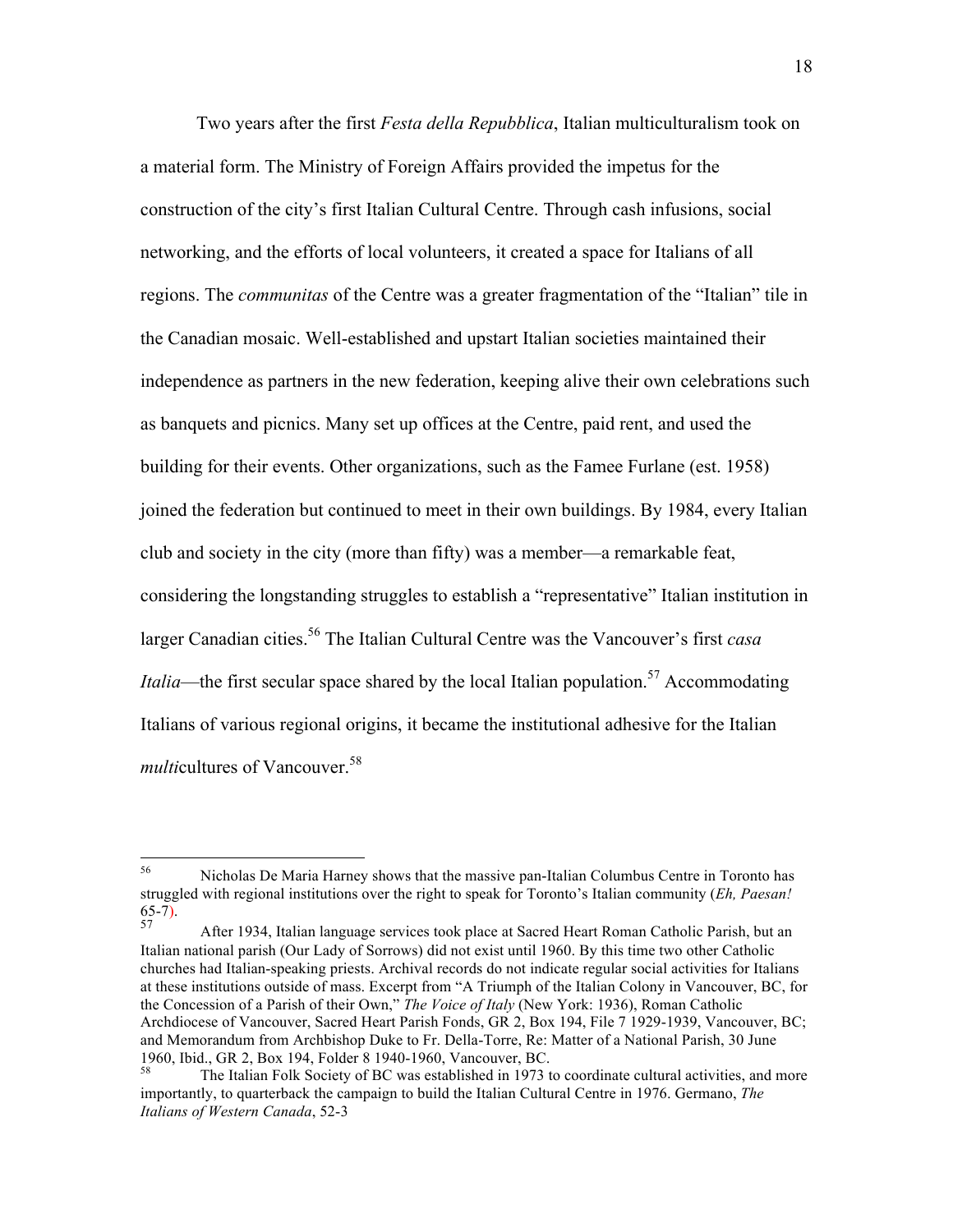The effort of the consulate and local elites to unite local Italians both materially and symbolically was for a short time hotly contested from both inside and outside the "community." In 1976, when the City of Vancouver formally rezoned a parcel of land along Grandview Highway for the construction of the Italian Cultural Centre, over two hundred residents from the neighborhood signed a petition demanding that City Hall abate the plan. The draft warned of "noisy festivals" and a "trattoria atmosphere,"<sup>59</sup> the implication being that Italians were less than ideal citizens and prone to social disorder. Though unsuccessful, the appeal demonstrated that not all Canadians embraced the "inclusiveness" mantra of Canadian multiculturalism. More importantly, another effort to unite local Italians was underway in the city. Ray Culos, author of *Vancouver's Society of Italians*, explains that 1966 saw the formation of the *Confratellenza Italo-Canadese*—the culmination of fifty-four years of attempts by three societies to create a "brotherhood."<sup>60</sup> Upon its inauguration, the *Confratellenza* became the largest and most influential Italian institution in the city. Led by Supreme Court of British Columbia justice Angelo Branca, its membership consisted primarily of second and third generation Italian Canadians who had a different ethnic self-perception from postwar Italian immigrants.<sup>61</sup> For this group, regional differences were antithetical to pan-Italian cooperation. Their version of *communitas* was an Italian Canadian melting pot, not an Italian multicultural mosaic.<sup>62</sup> Branca, a strident anti-fascist during the Mussolini years, saw in the sudden re-entrance of the Italian Government into local affairs a renewed threat to community

<sup>&</sup>lt;sup>59</sup> *Vancouver Sun*, 27 February 1976, Sec. A, p. 8.<br><sup>60</sup> The pan-Italian Sons of Italy, Veneto Society (northern Italian), and later, the Meridiondale Club (southern Italian). See Culos, *Vancouver's Society of Italians*, Vol. II, 26-33.<br><sup>61</sup> Kenneth Bagnell, *Canadese: A Portrait of the Italian Canadians* (Toronto: Macmillan, 1989),

<sup>134.</sup> 

<sup>62</sup> The failure of the Confratellenza to build a c*asa d'Italia* was also due in part to the inability of its president and other clubs to agree upon a plan. Culos, *Vancouver's Society of Italians*, Vol. II (Madeira Park, BC: Harbour House Publishing Co. Ltd., 2002), 26-7.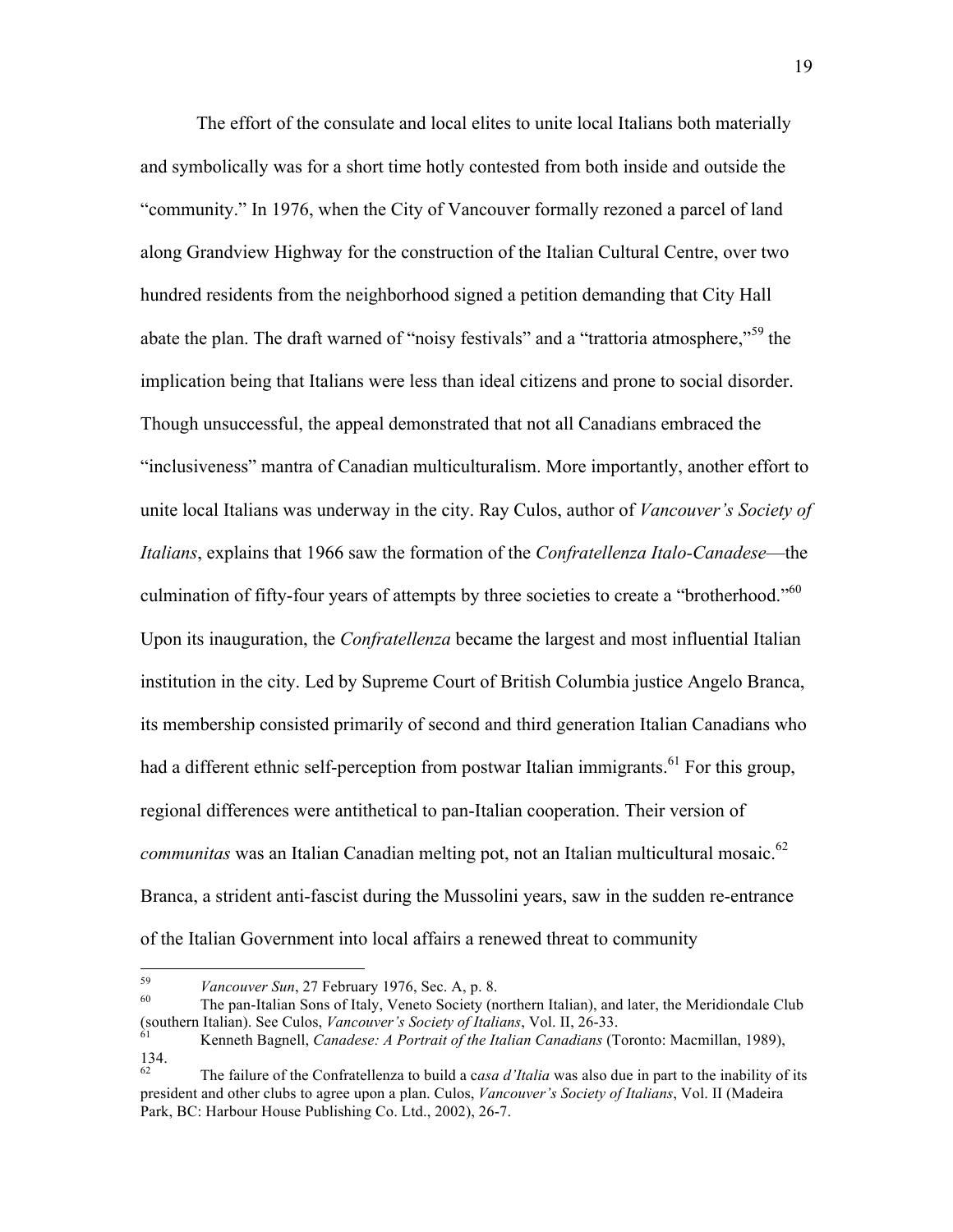independence.<sup>63</sup> The Italian "community" divided into two camps based on competing versions of Italian ethnicity: one identified itself with both regional and pan-Italian ties and was open to formal exchanges with the Italian government; the another was strictly pan-Italian in composition and opposed to Italian political intervention in local affairs.<sup>64</sup> The dispute frequently erupted into vitriolic language in local Italian newspapers *Il Marco Polo* and *L'Eco d'Italia*. However, the Consulate and its cadre of volunteers were more successful than the *Confratellenza* at gauging the climate of opinion in Italian Vancouver. Most clubs and societies were regional or *paesani* in composition, and therefore unwilling to shed their respective *communitas*' of regional bonds for membership into an institution solely predicated on pan-Italian unity. By the late seventies, the *Confratellenza* was the only local Italian institution outside of the Italian Cultural Centre Society.

Italian multiculturalism re-emerged in various complementary forms at the newly minted Italian Cultural Centre. First, it extended into the realm of religion. In 1982, the Centre hosted the first annual mass to honor the birthday of St. Francis of Assisi. As patron saint of Italy, St. Francis was the ideal choice to unite Italians along national lines. Capacity crowds testified to the event's enduring success.<sup>65</sup> After 1982, it became an

<sup>&</sup>lt;sup>63</sup> In some respects, a case for historical continuity between these periods can be made. During the 1930s, Italian consulates in the United States and Canada, in response to strong nativist movements, simultaneously sponsored Italian language and culture classes for second and third-generation Italians and encouraged the naturalization of its emigrants with the hope that such individuals could influence American foreign relations to Italy's benefit. Robert C. Smith, "Diasporic Memberships in Historical Perspective," 742; and Zucchi, *Italians in Toronto*, ch 7. See also Luigi Bruti Liberati, *Il Canada, l'Italia e il fascismo, 1919-1945* (Rome:Bonacci, 1984), esp. 73-89. For the promotion of the Italian language and culture by the Fascist regime to indoctrinate Italians abroad, Matteo Pretelli, "Il fascismo e l'immagine dell'Italia

For more discussion on the personal attacks and media battles during this period see Culos, *Vancouver's Society of Italians*, Vol. II., 90-94; Bagnell, *Canadese*, 131-140, and Germano, *The Italians of Western Canada*, 53-4.<br><sup>65</sup> Previously, a much smaller celebration took place at the parish of his namesake.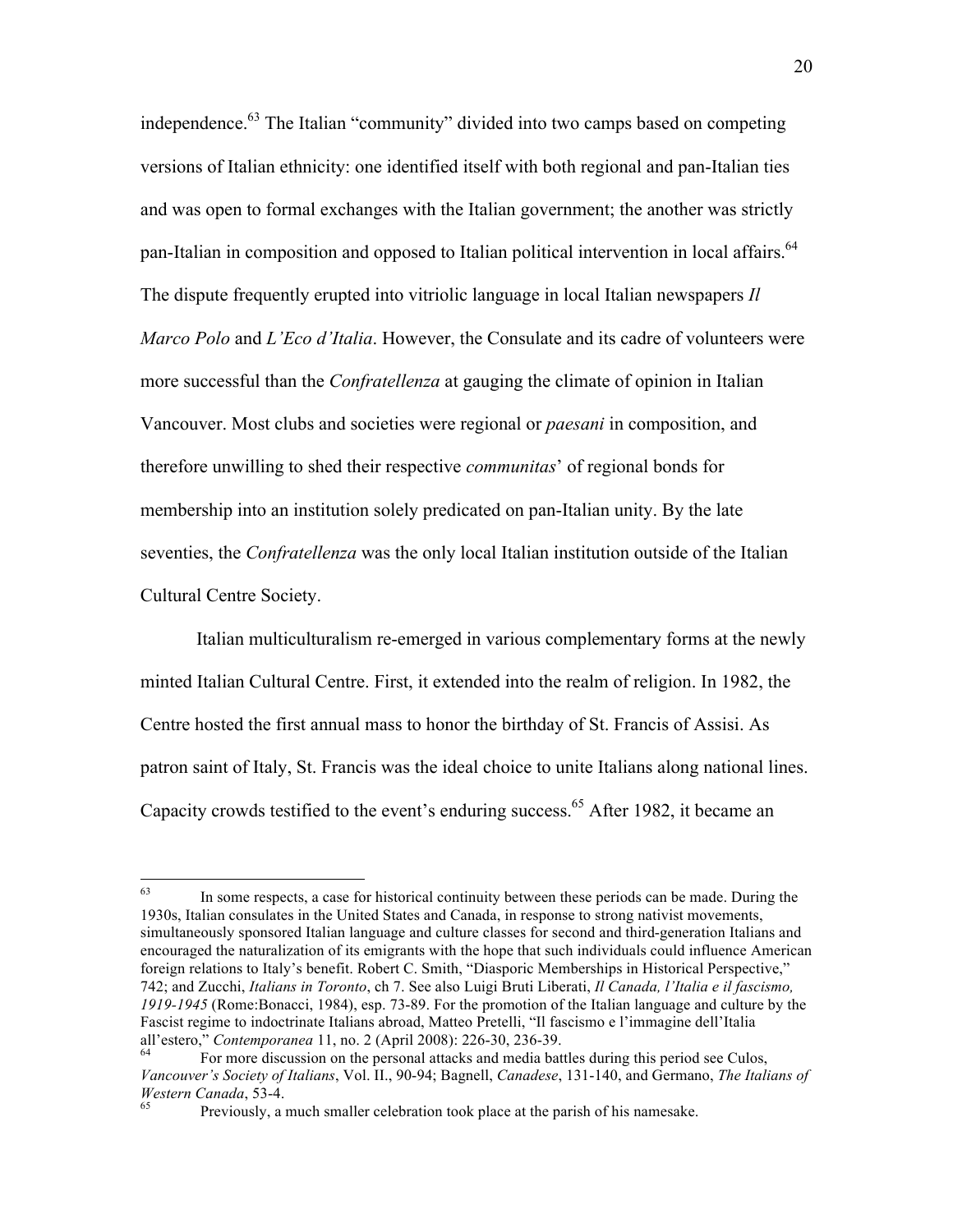annual event.<sup>66</sup> By extending the celebration from inside church walls to this secular space and incorporating religious forms, the Centre executive and its consular sponsor tacitly acknowledged the central position of Roman Catholicism in the Italian *communitas*. Regional Italian societies did not consider honoring the country's patron saint a threat because it did not replace, but rather went alongside, their own commemorations. The Trentino Alto-Adige Cultural Society, for example, continued to pay tribute to San Giuseppe; the Famee Furlane celebrated San Martino; and the Associazione Culturale Pugliese della BC carried on with a banquet for the Madonna of Bitritto.<sup>67</sup> The co-existence of regional saint celebrations and the grand mass for St. Francis of Assisi illustrates the extent to which local Italians first, perceived national and regional religious symbols as compatible, and second, ascribed to Italian multiculturalism.

The significance of introducing St. Francis to the local pantheon of religious celebrations went beyond the accommodation of national and regional religious identities. To a certain degree, St. Anthony of Padua already served as the unofficial patron saint for Italian Canadian immigrants. As patron saint of shipwrecks and travelers, many migrants identified with him, giving him greater significance than back in Italy. The largest annual Italian religious procession in Toronto, for example, bears his name. So too does the Italian language parish in Trail, British Columbia. The selection of Anthony by these emigrant communities may have been guided by practical considerations. Italian migrants came from a plethora of towns and cities, each with its

<sup>&</sup>lt;sup>66</sup> There were other important but infrequent religious services; for example, one to mark the visit of the Italian President in 1986. *Vancouver (BC) L'Eco d'Italia* 31, no. 24, 19 June 1986, p. 10-11.<br><sup>67</sup> Sources for these events are, in order of appearance: Culos, *Vancouver's Society of Italians*, Vol.

II, 153; B.T., interviewed by author, 25 January 2007, Vancouver, BC; and S.B., interviewed by author, 5 March 2007, Vancouver, BC.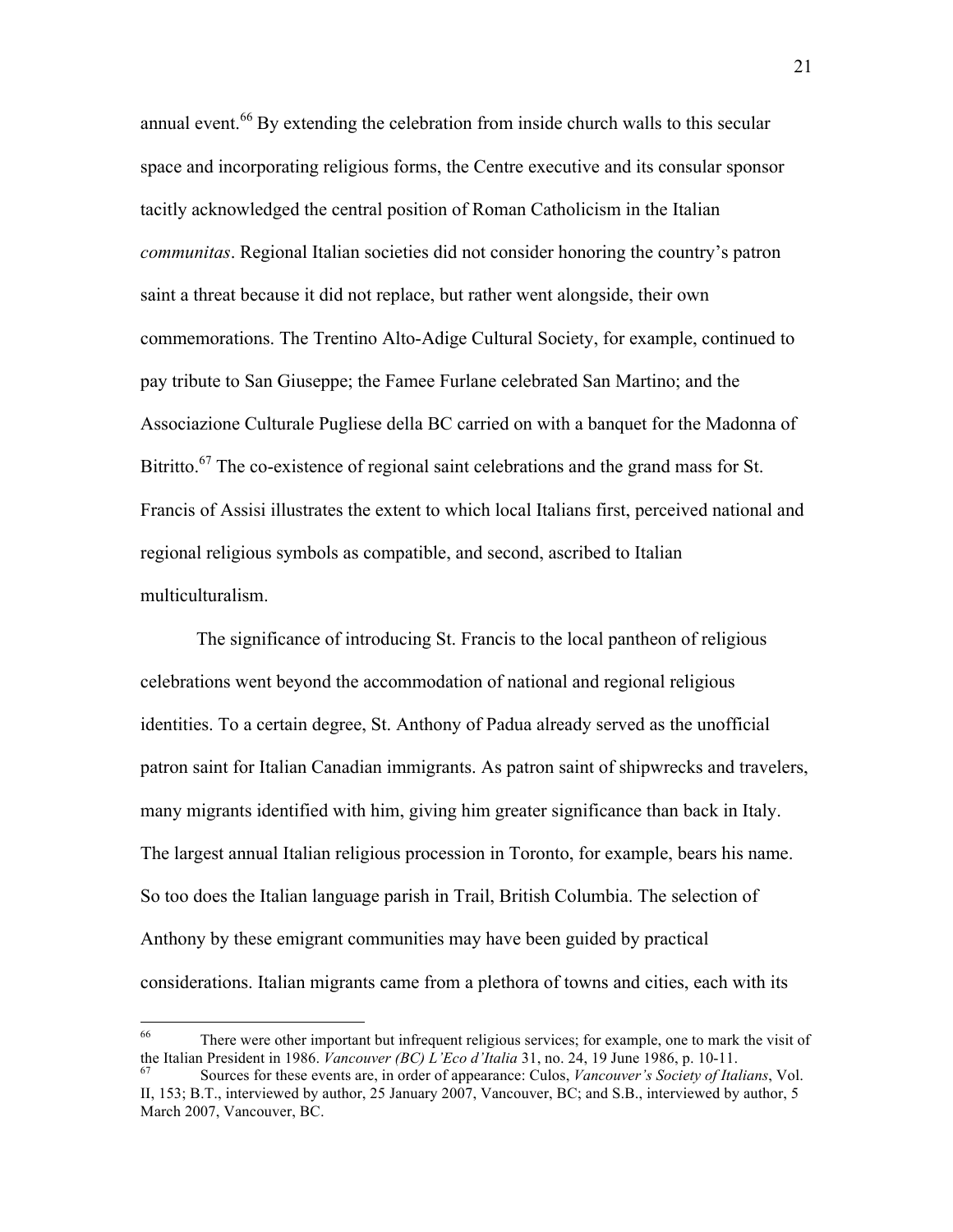own saint and festival. It may have been easier for parishes, pan-Italian and regional clubs to take the path of least resistance and abandon these celebrations to create a new one. The Circolo Abruzzese Society in Vancouver chose this option, naming their annual banquet in honor of St. Anthony.<sup>68</sup> That the Consulate and new generation of volunteers selected the canonical patron saint of Italy—rather than the one adopted by many Italians abroad—to communicate Italian unity demonstrated the extent to which the new multicultural Italianness was a local phenomenon with real and perceived links to the Italian state.

Forms of Italian high culture within the local Italian community were first visible at "Venice Lives," an eight-day exhibition at the Italian Cultural Centre in October 1978. The event was funded and endorsed by the Italian regional government of Veneto, but was carried out by the corps of local Italian volunteers.<sup>69</sup> Vancouver Mayor Jack Volrich gave the festivities official sanction by declaring "Venice Week."<sup>70</sup> The stated purpose of "Venice Lives'" was to advance publicity about the recent restoration of Venice's historical buildings and art treasures. On one level, the event presented "up-to-date" Italianness to the larger community. Much of this was conveyed through a high-brow lens: art historians lectured on the city's architectural beauty; a Venetian glass maker demonstrated his craft at the downtown Eaton's department store; visitors were able to visualize recent restorations through slide shows and art displays; and a local Italian theatre company, "I Commedianti of Vancouver," performed *Anonimo Veneziano* in English for the first time.<sup>71</sup>

<sup>68</sup> G.A., interviewed by author, 19 December 2006, Vancouver, BC.<br> *Ray Culos' Personal Archive*, "Venice Lives," Program of Events, p. 2, 1978, Burnaby, BC.<br> *Tomagne 1.* Ibid. p. 1.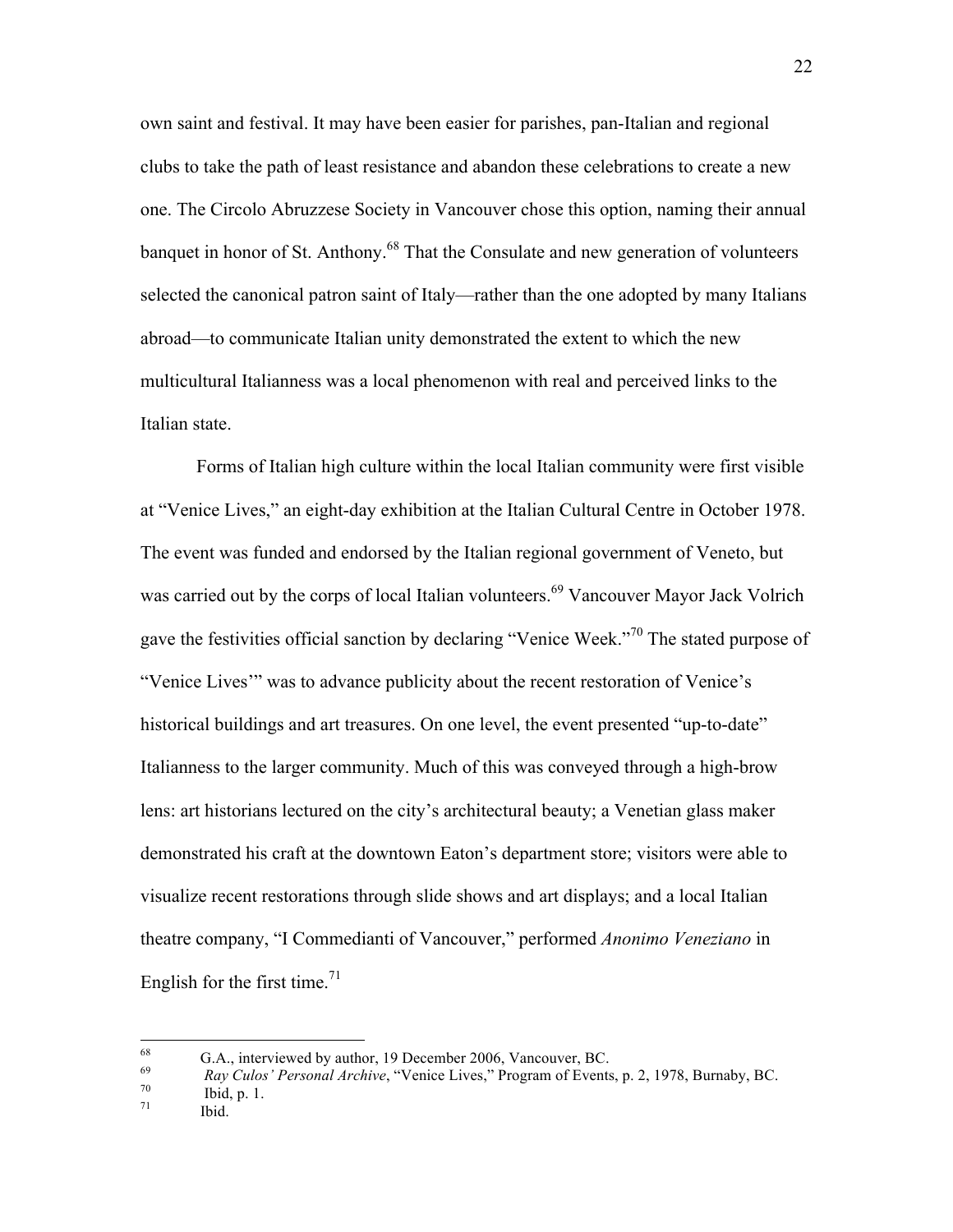It was not the intended purpose of the organizing committee to replace "Old World" forms of Italianness with high culture. Rather, it sought to demonstrate their compatibility. In one case, the committee asked the Trevisani Nel Mondo di Vancouver, a society representing descendants from a province close to Venice, to host an evening of Venetian cuisine and folk entertainment.<sup>72</sup> The most outlandish "folk" event was a *gondolieri* race at Britannia Public Pool.<sup>73</sup> Presidents of various Italian institutions and local celebrities each commandeered a "gondolog" to mimic, in a humorous and palpably awkward fashion, the famous mode of transportation through the canals of Venice. Whereas the Italian government balked at providing a gondola for Expo '86, the gondologs at "Venice Lives" were part of a larger event that blended pre-modern and high cultured Italianness to the tune of Italian multiculturalism. The boat races carried a utilitarian function: they were an entertaining way for local Italians of various regional institutions to come together.

Finally, the Italian Week *festa*, held each June since 1977, was the premiere space where the cultural strengths of the Italian state and high culture were expressed alongside those of its regions. The largest and most labor intensive celebration of the year, it was also the signature event where Vancouver's Italians showcased their culture to "outsiders." Its popularity is evident from the strong financial support it received from non-Italian sources.74 Italian Week communicated the ethos of national and regional

 $72$  The Trevisani Nel Mondo di Vancouver is the local chapter of an international federation of societies of the same name and provincial origin.

<sup>73</sup> Ibid. The gondola re-emerged at numerous festive events. The Comitato Culturale Veneto—a group of Italian Canadians of Venetian descent—re-used it as a symbol of their region. At the 1988 Pacific National Exhibition parade a man dressed up as a *gondoliere* while "Miss Veneto" waved to onlookers from the bow. Twelve years later, the gondola and its bearers competed in a parade in Victoria. *Vancouver (BC) L'Eco d'Italia* 33, no. 37, 22 September 1988, p. 9; and Ibid., 44, no. 35, 14 September 2000, p.10.<br>Donors included: the Italian Cultural Institute, local Italian newspaper *Il Marco Polo*, local Italian

businesses, major banks, member societies, and for some years, the City of Vancouver. The City of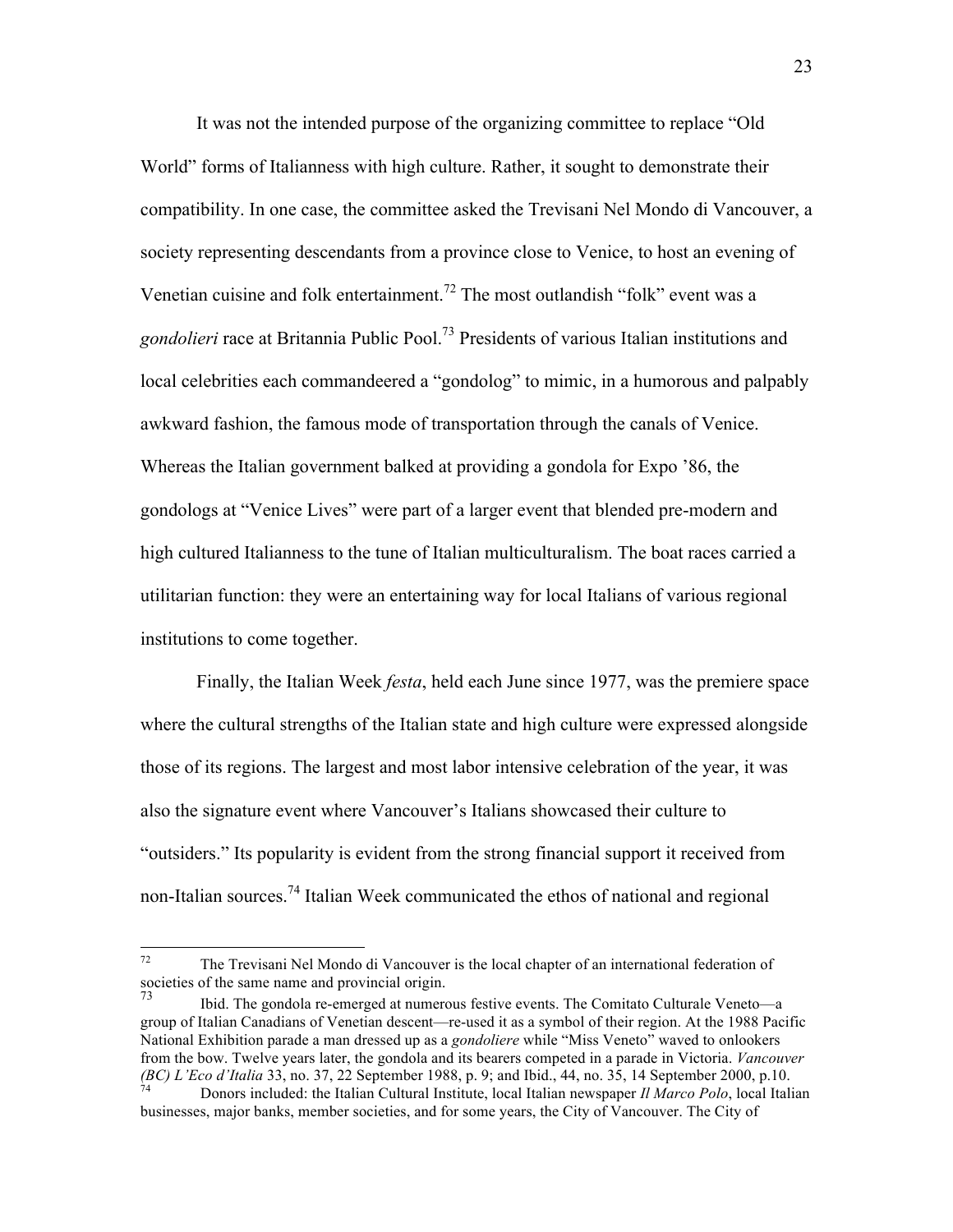symbiosis within Italian multiculturalism. Sunday evenings featured *Cantasud*, or songs in southern Italian dialects, and regional folkloristic dance groups performed throughout the week.<sup>75</sup> The main highlight each year was Market Day, when the parking lot was transformed into a makeshift Italian bazaar. Regional societies set up booths and served their own gastronomic fare. In 1989 the tourism magazine *Beautiful British Columbia* described vendors serving polenta, pork sausages, cornmeal patties brushed with olive oil and sprinkled with parmesan cheese, pizza ovens, and panzerotti—a repertoire that reflected some of Italy's regional culinary diversity.<sup>76</sup> Demonstrably, guests to the *festa* were presented with a layered multicultural version of Italianness. Certain activities belonged to the entire "Italian" group while others were the custody of regional segments.

The program was also interspersed with a series of highbrow events. The 1989 Italian Week festival, for example, featured an exhibit of a local craftsman's stringed instruments. Members of the Vancouver Symphony Orchestra performed a concert, each playing one of his creations. Earlier years featured demonstrations by master ballroom dancers; live theatre in the piazza; lectures on opera composer Giuseppe Verdi and the *Risorgimento*; poetry reading; and live opera.<sup>77</sup> Exhibits at the 1983 and 1987 anniversary banquets included paintings and sculptures by local Italians, and in 1989 a "literary evening" featured seventeen writers representing three generations of Italian Canadians.

Vancouver funded the festival from 1987 to 1992. The *Canadian Imperial Bank of Commerce* supported it 1992, followed by *VanCity Bank* in 1994. The absence of donor lists after 1999 makes it unclear if support from these institutions continued. See *Italian Cultural Centre Archives*, Italian Cultural Centre Society, Annual Reports, 1987-92, Vancouver, BC; L.S., interviewed by author, Vancouver, BC, 9 March 2007.<br>The participants were, respectively, the Famee Furlane, Circolo Abruzzese, Veneto Folkloristic

Group, and Sicilian Folkloristic Club. *Italian Cultural Centre Archives*, Italian Cultural Centre Society, Annual Reports, 1986, Vancouver, BC.

<sup>76</sup> Street, "Little Italy Goes Big," 20. During the 1980s the Circolo Abruzzese added the more esoteric porchette or roast pig to the fare. Polenta and other corn-based dishes are native to the north; parmesan cheese is made in the north-central city of Parma; and panzerotti is a southern invention also popular in Calabria and Puglia.

<sup>77</sup> *Italian Cultural Centre Archives*, Italian Cultural Centre Society, Annual Report 1987, Vancouver, BC.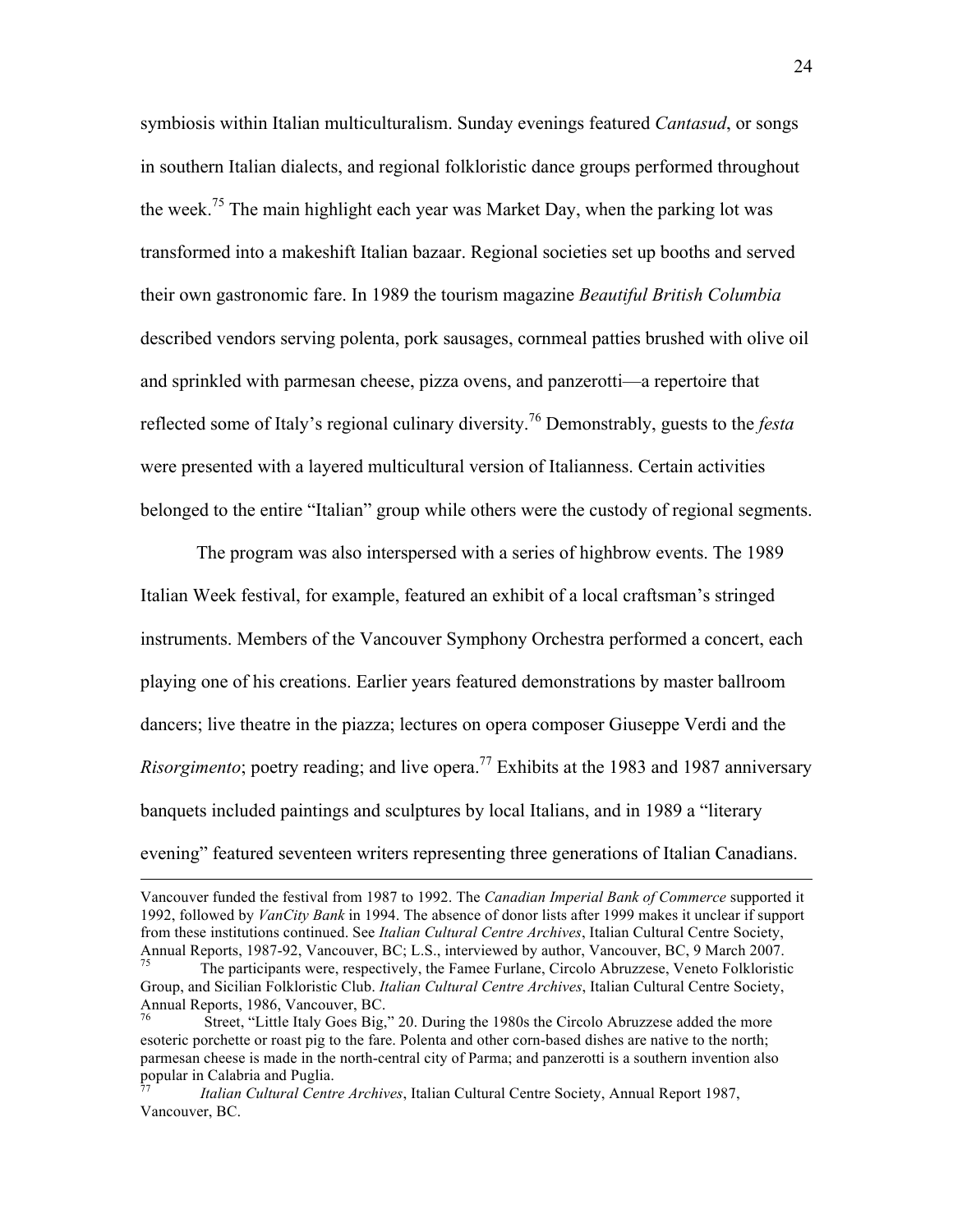Interestingly, regional groups, formerly the bastions of Old World Italianness, began to embrace high culture forms. The Literary Evening in 1987, for example, was sponsored in part by the Circolo Abruzzese and Famee Furlane.<sup>78</sup> Following the lead of their umbrella organization, the Italian Cultural Centre Society, these regional groups associated themselves with both Old World and high culture expressions of Italianness.

Charles Taylor once stated: "I can define my identity only against the background of things that matter."79 The state *mattered* in the making of Italian culture in Vancouver, Canada. The *Festa Italiana* celebration of 1998 described at the beginning of this paper capped a two-and-a-half decade process of local Italian identity formation. Interestingly, the Italian Government and the Italian Cultural Centre were not directly involved in the exhibition. Local Italians expressed themselves independent of the political institutions that set in motion twenty-five years earlier what was now the current state of Italian social bonds and symbolism. $80$  As such, the event indicated the extent to which changes in symbolic ethnicity, initiated by Canadian multiculturalism and the Italian Ministry of Foreign Affairs, had taken root within the Italian population itself. *Festa Italiana*, because it weaved together Old World, highbrow, regional, and national forms of Italian culture, illuminated two important processes. The Italian Ministry of Foreign Affairs provided the financial and logistical impetus for new Italian spaces and designed a network of festivals at which pan-Italian social bonds and a broader sense of shared

<sup>&</sup>lt;sup>78</sup> An unrelated "Literary Week" in 1986 attracted large crowds to the Centre for screenings of Italian cinematic legends Federico Fellini, Marco Ferreri and Franco Zeffirelli. *Italian Cultural Centre Archives*, Italian Cultural Centre Society, Annual Reports, 1983-1989, Vancouver, BC; *Vancouver (BC) L'Eco d'Italia* 33, no. 37, 22 September 1988, p. 3. The 1986 celebration featured an exhibit on contributions by Italian Canadian architects to the city of Vancouver. *Vancouver (BC)*, *L'Eco d'Italia* 31, no. 26, 3 July 1986, p. 13.

<sup>79</sup> Charles Taylor, *Multiculturalism: Examining the Politics of Recognition***,** ed. Amy Guttman (Princeton, NJ: Princeton University Press, 1994), 66.

C.D., interviewed by author, Vancouver, BC, 18 December, 2006.